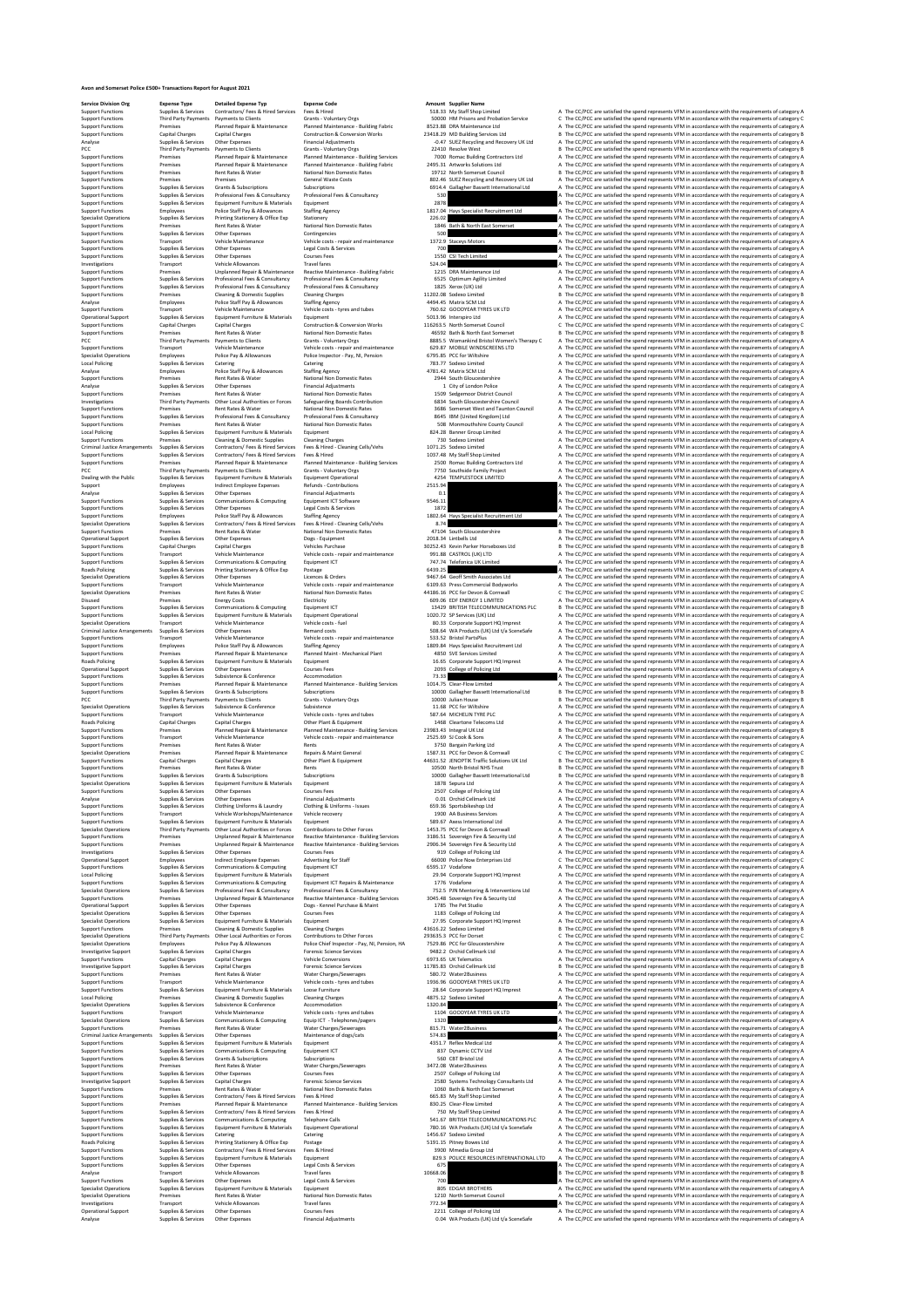%Support murdions (while the United Support Companies United Support Support American Support Media Media Support Media Support Media Support Media Support Media Support Media Support Media Support Americans of the United Species Arevies Contractory Fees & Hired Secrets Contractory (esseles and Secrets Contractory Consultance Secrets Contractory (esseles areas of the Contractory of the Contractory of the Contractory of the Contractory of th Support Functions Transport Vehicle Maintenance Vehicle costs - repair and maintenance 533.51 Westerly Bridgwater A The CC/PCC are satisfied the spend represents VFM in accordance with the requirements of category A Support Functions Premises Planned Repair & Maintenance Security 1945 Avon Armour Limited A The CC/PCC are satisfied the spend represents VFM in accordance with the requirements of category A Support Functions Supplies & Services Equipment Furniture & Materials Equipment 900 Municipal Security Ltd A The CC/PCC are satisfied the spend represents VFM in accordance with the requirements of category A Support Functions Supplies & Services Other Expenses Legal Costs & Services 10946 B The CC/PCC are satisfied the spend represents VFM in accordance with the requirements of category B Investigations Third Party Payments Other Local Authorities or Forces Agency Payments - OLAs 16306.74 Bristol City Council B The CC/PCC are satisfied the spend represents VFM in accordance with the requirements of category B Local Policing Supplies & Services Catering Catering 3000 Sodexo Limited A The CC/PCC are satisfied the spend represents VFM in accordance with the requirements of category A Local Policing Supplies & Services Other Expenses Courses Fees 8400 Trauma Informed Schools UK (TISUK) A The CC/PCC are satisfied the spend represents VFM in accordance with the requirements of category A Support Functions Premises Rent Rates & Water National Non Domestic Rates 599 Bristol City Council A The CC/PCC are satisfied the spend represents VFM in accordance with the requirements of category A Criminal Justice Arrangements Supplies & Services Other Expenses Maintenance of dogs/cats 596.08 A The CC/PCC are satisfied the spend represents VFM in accordance with the requirements of category A Support Functions Premises Rent Rates & Water National Non Domestic Rates 1310 Bristol City Council A The CC/PCC are satisfied the spend represents VFM in accordance with the requirements of category A Specialist Operations Supplies & Services Professional Fees & Consultancy Professional Fees & Consultancy 832.7 Safen3t Ltd A The CC/PCC are satisfied the spend represents VFM in accordance with the requirements of category A Support Functions Transport Vehicle Maintenance Vehicle costs - fuel 30402.43 Arval UK Ltd B The CC/PCC are satisfied the spend represents VFM in accordance with the requirements of category B Support Functions Supplies & Services Equipment Furniture & Materials Equipment 1000 A The CC/PCC are satisfied the spend represents VFM in accordance with the requirements of category A Support Functions Premises Energy Costs Gas 3171.58 CORONA ENERGY RETAIL 4 LTD A The CC/PCC are satisfied the spend represents VFM in accordance with the requirements of category A Support Functions Supplies & Services Other Expenses Legal Costs & Services 7277.95 A The CC/PCC are satisfied the spend represents VFM in accordance with the requirements of category A Support Functions Premises Rent Rates & Water National Non Domestic Rates 13952 South Gloucestershire B The CC/PCC are satisfied the spend represents VFM in accordance with the requirements of category B Specialist Operations Supplies & Services Contractors/ Fees & Hired Services Fees & Hired - Cleaning Cells/Vehs 7.48 A The CC/PCC are satisfied the spend represents VFM in accordance with the requirements of category A Disused Premises Cleaning & Domestic Supplies Cleaning Charges 313.17 Sodexo Limited B The CC/PCC are satisfied the spend represents VFM in accordance with the requirements of category B Support Functions Supplies & Services Communications & Computing Equipment ICT Repairs & Maintenance 17240 EBC Group (UK) Ltd B The CC/PCC are satisfied the spend represents VFM in accordance with the requirements of category B Support Functions Premises Planned Repair & Maintenance Planned Maintenance - Building Services 1344.12 Alerter Group Plc A The CC/PCC are satisfied the spend represents VFM in accordance with the requirements of category A Support Functions Supplies & Services Other Expenses Contingencies 6000 A The CC/PCC are satisfied the spend represents VFM in accordance with the requirements of category A Support Functions Supplies & Services Capital Charges Forensic Science Services 596.7 Abbott Toxicology Ltd A The CC/PCC are satisfied the spend represents VFM in accordance with the requirements of category A Support Functions Transport Vehicle Maintenance Vehicle costs - repair and maintenance 1194.33 Bristol PartsPlus A The CC/PCC are satisfied the spend represents VFM in accordance with the requirements of category A Support Functions Supplies & Services Equipment Furniture & Materials Equipment 7218 Weber Rescue UK Ltd A The CC/PCC are satisfied the spend represents VFM in accordance with the requirements of category A Support Functions Premises Planned Repair & Maintenance Grounds Maintenance 780.87 PLANT CARE INTERIORSCAPES A The CC/PCC are satisfied the spend represents VFM in accordance with the requirements of category A Support Functions Transport Vehicle Maintenance Vehicle costs - repair and maintenance 992 Avon Crane & Commercial Repairs Lim A The CC/PCC are satisfied the spend represents VFM in accordance with the requirements of category A Specialist Operations Employees Police Pay & Allowances Police PC - Pay, OT, NI, Pension 5278.74 PCC for Gloucestershire A The CC/PCC are satisfied the spend represents VFM in accordance with the requirements of category A Specialist Operations Transport Vehicle Allowances Travel fares 49.5 PCC for Wiltshire A The CC/PCC are satisfied the spend represents VFM in accordance with the requirements of category A Support Functions Premises Planned Repair & Maintenance Grounds Maintenance 15.97 Corporate Support HQ Imprest A The CC/PCC are satisfied the spend represents VFM in accordance with the requirements of category A Support Functions Transport Vehicle Maintenance Vehicle costs - repair and maintenance 1278.15 Silver Street Automotive Limited A The CC/PCC are satisfied the spend represents VFM in accordance with the requirements of category A Specialist Operations Supplies & Services Communications & Computing Telephone Calls 717.62 Vodafone Corporate Limited A The CC/PCC are satisfied the spend represents VFM in accordance with the requirements of category A Roads Policing Supplies & Services Equipment Furniture & Materials Equip Rental/Lease Admin 1265.76 XEROX FINANCE LTD A The CC/PCC are satisfied the spend represents VFM in accordance with the requirements of category A Support Functions Premises Rent Rates & Water National Non Domestic Rates 3866 North Somerset Council A The CC/PCC are satisfied the spend represents VFM in accordance with the requirements of category A Support Functions Supplies & Services Other Expenses Courses Fees 4960 Red Earth Consultancy A The CC/PCC are satisfied the spend represents VFM in accordance with the requirements of category A Investigations Third Party Payments Other Local Authorities or Forces Safeguarding Boards Contribution 15836 South Gloucestershire Council B The CC/PCC are satisfied the spend represents VFM in accordance with the requirements of category B Support Functions Supplies & Services Other Expenses Legal Costs & Services 4032 A The CC/PCC are satisfied the spend represents VFM in accordance with the requirements of category A Criminal Justice Arrangements Supplies & Services Clothing Uniforms & Laundry Laundry & Dry Cleaning 1177.77 Royal Devon and Exeter NHS Foundati A The CC/PCC are satisfied the spend represents VFM in accordance with the requirements of category A PCC Third Party Payments Payments to Clients Grants - Voluntary Orgs 9500 1625 Independent People A The CC/PCC are satisfied the spend represents VFM in accordance with the requirements of category A Support Functions Transport Vehicle Maintenance Vehicle costs - repair and maintenance 939.36 Staceys Motors A The CC/PCC are satisfied the spend represents VFM in accordance with the requirements of category A Investigative Support Supplies & Services Other Expenses Courses Fees 4680 7Safe Limited A The CC/PCC are satisfied the spend represents VFM in accordance with the requirements of category A Support Functions Supplies & Services Supplies & Services Court Application Fees 155 Corporate Support HQ Imprest A The CC/PCC are satisfied the spend represents VFM in accordance with the requirements of category A Support Functions Premises Rent Rates & Water National Non Domestic Rates 539 South Gloucestershire A The CC/PCC are satisfied the spend represents VFM in accordance with the requirements of category A Support Functions Transport Vehicle Maintenance Vehicle costs - tyres and tubes 21.35 Alliance Automotive T/A Mill Autoq A The CC/PCC are satisfied the spend represents VFM in accordance with the requirements of category A Support Functions Supplies & Services Other Expenses Legal Costs & Services 875 A The CC/PCC are satisfied the spend represents VFM in accordance with the requirements of category A Specialist Operations Transport Vehicle Maintenance Vehicle costs - repair and maintenance 3.33 A The CC/PCC are satisfied the spend represents VFM in accordance with the requirements of category A Specialist Operations Premises Rent Rates & Water Water Charges/Sewerages 484.99 PCC for Devon & Cornwall C The CC/PCC are satisfied the spend represents VFM in accordance with the requirements of category C Support Functions Premises Planned Repair & Maintenance Planned Maintenance - Building Services 3731.75 Sovereign Fire & Security Ltd A The CC/PCC are satisfied the spend represents VFM in accordance with the requirements of category A Support Functions Transport Vehicle Maintenance Vehicle costs - fuel 49.17 Corporate Support HQ Imprest A The CC/PCC are satisfied the spend represents VFM in accordance with the requirements of category A Support Functions Transport Vehicle Maintenance Vehicle costs - tyres and tubes 690 GOODYEAR TYRES UK LTD A The CC/PCC are satisfied the spend represents VFM in accordance with the requirements of category A Operational Support Supplies & Services Subsistence & Conference Hospitality 34.8 Corporate Support HQ Imprest A The CC/PCC are satisfied the spend represents VFM in accordance with the requirements of category A Support Functions Transport Vehicle Maintenance Vehicle costs - repair and maintenance 810.42 SJ Cook & Sons A The CC/PCC are satisfied the spend represents VFM in accordance with the requirements of category A Support Functions Employees Police Staff Pay & Allowances Staffing Agency 1802.64 Hays Specialist Recruitment Ltd A The CC/PCC are satisfied the spend represents VFM in accordance with the requirements of category A Support Functions Premises Energy Costs Electricity 14842.56 EDF ENERGY 1 LIMITED B The CC/PCC are satisfied the spend represents VFM in accordance with the requirements of category B Support Functions Supplies & Services Contractors/ Fees & Hired Services Fees & Hired 1305.83 Cyclescheme Ltd A The CC/PCC are satisfied the spend represents VFM in accordance with the requirements of category A Specialist Operations Transport Vehicle Maintenance Vehicle costs - fuel 6394.09 A The CC/PCC are satisfied the spend represents VFM in accordance with the requirements of category A Criminal Justice Arrangements Supplies & Services Other Expenses Maintenance of dogs/cats 944 A The CC/PCC are satisfied the spend represents VFM in accordance with the requirements of category A Support Functions Premises Unplanned Repair & Maintenance Reactive Maintenance - Building Services 1259.25 NETWORK SECURITY SYSTEMS EUROPE (UK A The CC/PCC are satisfied the spend represents VFM in accordance with the requirements of category A Specialist Operations Supplies & Services Clothing Uniforms & Laundry Clothing & Uniforms - Issues 2892.82 Fowlers of Bristol Ltd A The CC/PCC are satisfied the spend represents VFM in accordance with the requirements of category A Support Functions Capital Charges Capital Charges ICT Equipment Purchase 3650 Telefonica UK Limited A The CC/PCC are satisfied the spend represents VFM in accordance with the requirements of category A Specialist Operations Transport Vehicle Maintenance Vehicle costs - fuel 131.92 A The CC/PCC are satisfied the spend represents VFM in accordance with the requirements of category A Local Policing Premises Cleaning & Domestic Supplies Cleaning Charges 4875.12 Sodexo Limited A The CC/PCC are satisfied the spend represents VFM in accordance with the requirements of category A Support Functions Premises Rent Rates & Water National Non Domestic Rates 3302 Mendip District Council A The CC/PCC are satisfied the spend represents VFM in accordance with the requirements of category A Specialist Operations Transport Vehicle Allowances Travel fares 135.9 PCC for Wiltshire A The CC/PCC are satisfied the spend represents VFM in accordance with the requirements of category A Support Functions Supplies & Services Capital Charges Forensic Science Services 596.12 Orchid Cellmark Ltd A The CC/PCC are satisfied the spend represents VFM in accordance with the requirements of category A Routing Transport Vehicle Vehicle (Vehicle And Market and Market And Market And Market And Market And Market And Market And Market And Market And Market And Market And Market And Market And Market And Market And Market And Support Functions Capital Charges Capital Charges Vehicle Conversions 12397.6 UK Telematics B The CC/PCC are satisfied the spend represents VFM in accordance with the requirements of category B Local Policing Supplies & Services Equipment Furniture & Materials Equipment 1249.6 SOLON SECURITY LTD A The CC/PCC are satisfied the spend represents VFM in accordance with the requirements of category A Support Functions Supplies & Services Communications & Computing Equipment ICT 4454.48 Telefonica UK Ltd A The CC/PCC are satisfied the spend represents VFM in accordance with the requirements of category A Support Functions Premises Planned Repair & Maintenance Planned Maintenance - Building Services 850.76 Clear-Flow Limited A The CC/PCC are satisfied the spend represents VFM in accordance with the requirements of category A Support Functions Supplies & Services Other Expenses Legal Costs & Services 1200 A The CC/PCC are satisfied the spend represents VFM in accordance with the requirements of category A Support Functions Supplies & Services Other Expenses Courses Fees 500 LIFE CYCLE UK A The CC/PCC are satisfied the spend represents VFM in accordance with the requirements of category A Support Functions Supplies & Services Communications & Computing Equipment ICT 6363.84 Vodafone A The CC/PCC are satisfied the spend represents VFM in accordance with the requirements of category A Support Functions Supplies & Services Other Expenses Legal Costs & Services 1850 A The CC/PCC are satisfied the spend represents VFM in accordance with the requirements of category A Support Functions Transport Vehicle Allowances Travel fares 78.32 A The CC/PCC are satisfied the spend represents VFM in accordance with the requirements of category A Specialist Operations Supplies & Services Contractors/ Fees & Hired Services Fees & Hired - Cleaning Cells/Vehs 4.17 A The CC/PCC are satisfied the spend represents VFM in accordance with the requirements of category A Support Functions Transport Vehicle Maintenance Vehicle costs - tyres and tubes 1245.72 CABOT TYRE SERVICE LTD A The CC/PCC are satisfied the spend represents VFM in accordance with the requirements of category A Specialist Operations Premises Energy Costs Gas 146.33 Corporate Support HQ Imprest A The CC/PCC are satisfied the spend represents VFM in accordance with the requirements of category A Support Functions Premises Rent Rates & Water National Non Domestic Rates 7782 Bristol City Council A The CC/PCC are satisfied the spend represents VFM in accordance with the requirements of category A Support Functions Transport Vehicle Maintenance Vehicle costs - fuel 15519.47 Certas Energy UK Ltd B The CC/PCC are satisfied the spend represents VFM in accordance with the requirements of category B Criminal Justice Arrangements Supplies & Services Other Expenses Remand costs 551.5 Charles Fellows Supplies Ltd A The CC/PCC are satisfied the spend represents VFM in accordance with the requirements of category A Support Functions Premises Rent Rates & Water Landlords Service Charge 969.47 FMS Ltd - Cabot Park Service Charge A The CC/PCC are satisfied the spend represents VFM in accordance with the requirements of category A Analyse Transport Vehicle Allowances Travel fares 4998.81 A The CC/PCC are satisfied the spend represents VFM in accordance with the requirements of category A Support Functions Supplies & Services Clothing Uniforms & Laundry Clothing & Uniforms - Issues 1150 GS UK LTD A The CC/PCC are satisfied the spend represents VFM in accordance with the requirements of category A Support Functions Premises Rent Rates & Water National Non Domestic Rates 78336 Sedgemoor District Council C The CC/PCC are satisfied the spend represents VFM in accordance with the requirements of category C Disused Premises Rent Rates & Water National Non Domestic Rates 1048 Sedgemoor District Council A The CC/PCC are satisfied the spend represents VFM in accordance with the requirements of category A Criminal Justice Arrangements Supplies & Services Other Expenses Remand costs 802.26 WA Products (UK) Ltd t/a SceneSafe A The CC/PCC are satisfied the spend represents VFM in accordance with the requirements of category A Support Functions Supplies & Services Other Expenses Courses Fees 2295 Strengthscope Ltd A The CC/PCC are satisfied the spend represents VFM in accordance with the requirements of category A Specialist Operations Transport Vehicle Maintenance Vehicle costs - commissioning 11845.76 Van Racking Solutions Ltd B The CC/PCC are satisfied the spend represents VFM in accordance with the requirements of category B Support Functions Premises Planned Repair & Maintenance Planned Maintenance - Building Fabric 2500 SVE Services Limited A The CC/PCC are satisfied the spend represents VFM in accordance with the requirements of category A Support Functions Premises Rent Rates & Water National Non Domestic Rates 7219 Bristol City Council A The CC/PCC are satisfied the spend represents VFM in accordance with the requirements of category A Support Functions Premises Planned Repair & Maintenance Planned Maintenance - Building Services 710 STQ Vantage Limited A The CC/PCC are satisfied the spend represents VFM in accordance with the requirements of category A Specialist Operations Supplies & Services Communications & Computing Equipment ICT 730 Sonic Communications (INT) Ltd A The CC/PCC are satisfied the spend represents VFM in accordance with the requirements of category A Support Functions Supplies & Services Equipment Furniture & Materials Equipment 517.5 Reflex Medical Ltd A The CC/PCC are satisfied the spend represents VFM in accordance with the requirements of category A Criminal Justice Arrangements Supplies & Services Other Expenses Maintenance of dogs/cats 971.34 A The CC/PCC are satisfied the spend represents VFM in accordance with the requirements of category A Specialist Operations Employees Police Pay & Allowances Police PC - Rest Day, NI 966.76 PCC for Wiltshire A The CC/PCC are satisfied the spend represents VFM in accordance with the requirements of category A Support Functions Transport Vehicle Maintenance Vehicle costs - tyres and tubes 690 GOODYEAR TYRES UK LTD A The CC/PCC are satisfied the spend represents VFM in accordance with the requirements of category A Support Functions Capital Charges Capital Charges Additions:Non Enhancing Fees 800.15 Atkins Ltd A The CC/PCC are satisfied the spend represents VFM in accordance with the requirements of category A Support Functions Supplies & Services Subsistence & Conference Conference & Meeting Expenses 1028 Clevedon Hall Limited A The CC/PCC are satisfied the spend represents VFM in accordance with the requirements of category A Support Functions Supplies & Services Contractors/ Fees & Hired Services Fees & Hired 558.5 Walker Fire UK Ltd A The CC/PCC are satisfied the spend represents VFM in accordance with the requirements of category A Specialist Operations Employees Police Pay & Allowances Police Chief Inspector - Pay, NI, Pension, HA 8329.86 PCC for Gloucestershire A The CC/PCC are satisfied the spend represents VFM in accordance with the requirements of category A Support Functions Transport Vehicle Maintenance Vehicle costs - repair and maintenance 9.95 CANM8 Ltd B The CC/PCC are satisfied the spend represents VFM in accordance with the requirements of category B Support Functions Premises Planned Repair & Maintenance Planned Maintenance - Building Services 2751 Romac Building Contractors Ltd A The CC/PCC are satisfied the spend represents VFM in accordance with the requirements of category A Support Functions Supplies & Services Equipment Furniture & Materials Equipment 850.56 RS COMPONENTS LTD A The CC/PCC are satisfied the spend represents VFM in accordance with the requirements of category A Support Functions Capital Charges Capital Charges Additions:Professional Fees 8000 Berwick Partners A The CC/PCC are satisfied the spend represents VFM in accordance with the requirements of category A Support Functions Supplies & Services Capital Charges Forensic Science Services 530.4 Abbott Toxicology Ltd A The CC/PCC are satisfied the spend represents VFM in accordance with the requirements of category A Support Functions Supplies & Services Other Expenses Courses Fees 395 Digital Hearing Care Solutions Ltd A The CC/PCC are satisfied the spend represents VFM in accordance with the requirements of category A Support Functions Employees Police Staff Pay & Allowances Staffing Agency 2070 Hays Specialist Recruitment Ltd A The CC/PCC are satisfied the spend represents VFM in accordance with the requirements of category A Investigative Support Supplies & Services Capital Charges Forensic Science Services 1800 A The CC/PCC are satisfied the spend represents VFM in accordance with the requirements of category A Investigative Support Supplies & Services Other Expenses Courses Fees 3598 Spyder Forensics Ltd A The CC/PCC are satisfied the spend represents VFM in accordance with the requirements of category A Support Functions Premises Planned Repair & Maintenance Planned Maintenance - Building Fabric 2000 SVE Services Limited A The CC/PCC are satisfied the spend represents VFM in accordance with the requirements of category A Support Functions Supplies & Services Printing Stationery & Office Exp Postage 24.8 Corporate Support HQ Imprest A The CC/PCC are satisfied the spend represents VFM in accordance with the requirements of category A Support Functions Transport Vehicle Maintenance Vehicle costs - commissioning 13800 CANM8 Ltd B The CC/PCC are satisfied the spend represents VFM in accordance with the requirements of category B Criminal Justice Arrangements Supplies & Services Other Expenses Remand costs 1829.97 Bidfood A The CC/PCC are satisfied the spend represents VFM in accordance with the requirements of category A Support Functions Supplies & Services Grants & Subscriptions Subscriptions 43732.35 Gallagher Bassett International Ltd B The CC/PCC are satisfied the spend represents VFM in accordance with the requirements of category B Support Functions Capital Charges Capital Charges Construction & Conversion Works 600 DRA Maintenance Ltd A The CC/PCC are satisfied the spend represents VFM in accordance with the requirements of category A Support Functions Supplies & Services Grants & Subscriptions Subscriptions 4950 FORCE IT SOLUTIONS A The CC/PCC are satisfied the spend represents VFM in accordance with the requirements of category A Disused Premises Cleaning & Domestic Supplies Cleaning Charges 313.17 Sodexo Limited B The CC/PCC are satisfied the spend represents VFM in accordance with the requirements of category B Specialist Operations Supplies & Services Other Expenses Courses Fees 9688.6 Forensic Analytics Ltd A The CC/PCC are satisfied the spend represents VFM in accordance with the requirements of category A Support Functions Supplies & Services Grants & Subscriptions Subscriptions 10000 Gallagher Bassett International Ltd B The CC/PCC are satisfied the spend represents VFM in accordance with the requirements of category B Criminal Justice Arrangements Supplies & Services Contractors/ Fees & Hired Services Fees & Hired - Cleaning Cells/Vehs 656.25 Sodexo Limited A The CC/PCC are satisfied the spend represents VFM in accordance with the requirements of category A Support Functions Transport Vehicle Maintenance Vehicle costs - repair and maintenance -1081.75 Bristol PartsPlus A The CC/PCC are satisfied the spend represents VFM in accordance with the requirements of category A Operational Support Supplies & Services Other Expenses Courses Fees 7012 R3 Safety and Rescue Limited A The CC/PCC are satisfied the spend represents VFM in accordance with the requirements of category A Support Functions Transport Vehicle Maintenance Vehicle costs - repair and maintenance 585.4 BRISTOL STREET MOTORS A The CC/PCC are satisfied the spend represents VFM in accordance with the requirements of category A Support Functions Supplies & Services Equipment Furniture & Materials Equipment 806.17 Screwfix Direct Ltd A The CC/PCC are satisfied the spend represents VFM in accordance with the requirements of category A Investigations Supplies & Services Other Expenses Courses Fees 3364.2 CIFAS A The CC/PCC are satisfied the spend represents VFM in accordance with the requirements of category A 9 (All Material Supplies A ervices Courrel (Material States Courrel (Material States Courrel and the Courrel of the Courrel of the Courrel of the Courrel of the Courrel of the Courrel of the Courrel of the Courrel of the Criminal Justice Arangements Supplies & Services Cothing Uniforms & Laundry Laundry & Dr. (Criminal Arangement Supplement of category Municipality Municipality Arangement of the counter of the content of the content of the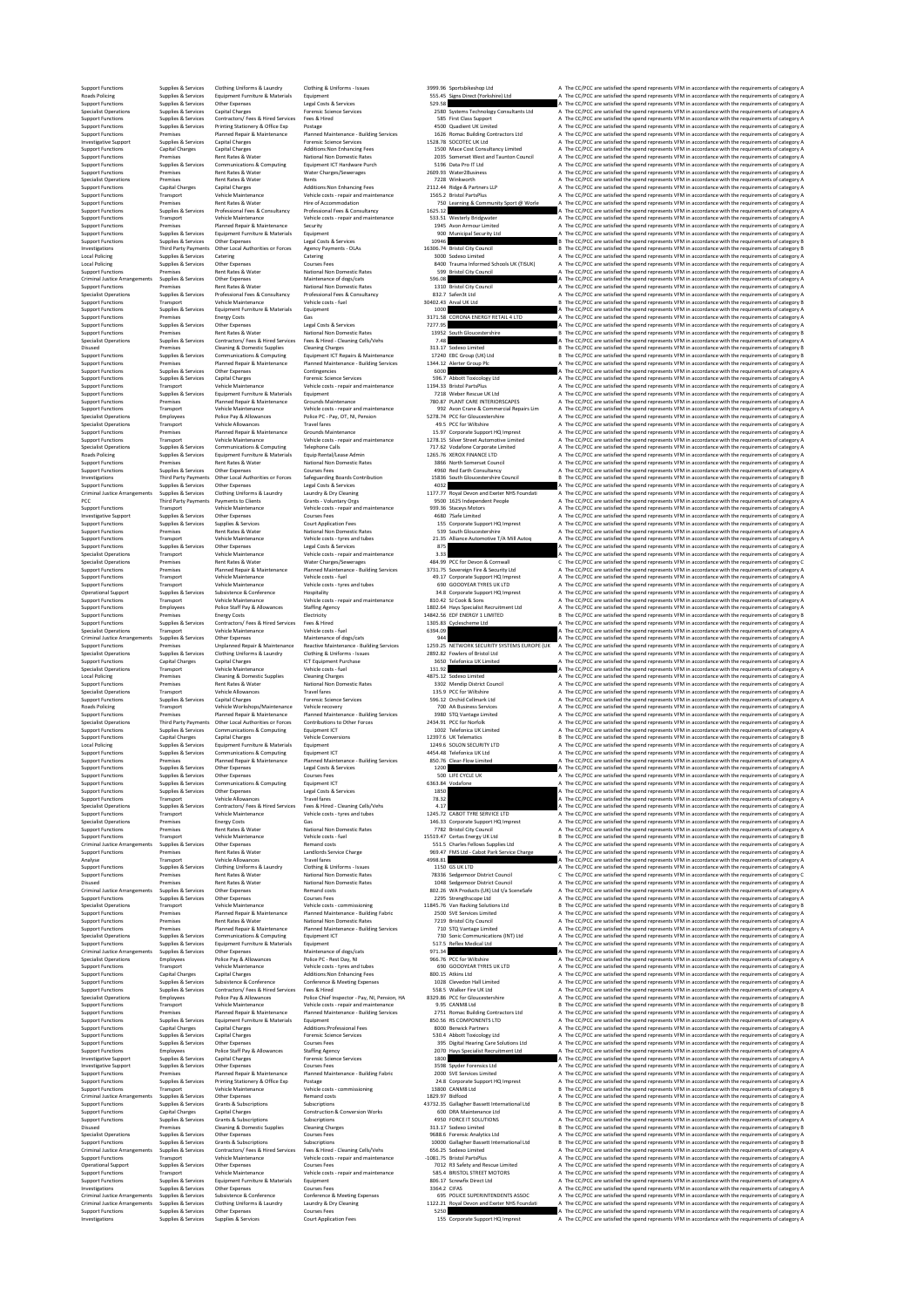Specialist Development of the Specialist Contracts of the Senate of the Specialisty of the CONC are attiled the specified one of the specifies of the specifies of the specifies of the specifies of the specifies of the spe Specialist Operations Premises Cleaning & Domestic Supplies Cleaning Charges 1624.94 PCC for Devon & Cornwall C The CC/PCC are satisfied the spend represents VFM in accordance with the requirements of category C Specialist Operations Supplies & Services Equipment Furniture & Materials Equipment 348.52 Corporate Support HQ Imprest A The CC/PCC are satisfied the spend represents VFM in accordance with the requirements of category A PCC Third Party Payments Payments to Clients Grants - Voluntary Orgs 7750 The YOU Trust A The CC/PCC are satisfied the spend represents VFM in accordance with the requirements of category A Support Functions Transport Vehicle Maintenance Vehicle costs - fuel 32849.33 Arval UK Ltd B The CC/PCC are satisfied the spend represents VFM in accordance with the requirements of category B Support Functions Capital Charges Capital Charges Additions:Non Enhancing Fees 2112.44 Ridge & Partners LLP A The CC/PCC are satisfied the spend represents VFM in accordance with the requirements of category A Investigations Supplies & Services Supplies & Services Court Application Fees 678 HM Courts & Tribunal Service A The CC/PCC are satisfied the spend represents VFM in accordance with the requirements of category A PCC Third Party Payments Payments to Clients Grants - Voluntary Orgs 13750 North Somerset Council B The CC/PCC are satisfied the spend represents VFM in accordance with the requirements of category B Support Functions Transport Vehicle Maintenance Vehicle costs - repair and maintenance 841.26 Westerly Bridgwater A The CC/PCC are satisfied the spend represents VFM in accordance with the requirements of category A Support Functions Transport Vehicle Maintenance Vehicle costs - repair and maintenance 529.5 Halls Electrical Ltd A The CC/PCC are satisfied the spend represents VFM in accordance with the requirements of category A Specialist Operations Third Party Payments Other Local Authorities or Forces Contributions to Other Forces 228720 PCC for Devon & Cornwall C The CC/PCC are satisfied the spend represents VFM in accordance with the requirements of category C Support Functions Supplies & Services Equipment - Consumables Equipment - Consumables 1624 WA Products (UK) Ltd t/a SceneSafe A The CC/PCC are satisfied the spend represents VFM in accordance with the requirements of category A Support Functions Transport Vehicle Maintenance Vehicle costs - tyres and tubes 1175.28 Micheldever Tyres Ltd A The CC/PCC are satisfied the spend represents VFM in accordance with the requirements of category A Support Functions Supplies & Services Other Expenses Legal Costs & Services 155 A The CC/PCC are satisfied the spend represents VFM in accordance with the requirements of category A Specialist Operations Premises Planned Repair & Maintenance Estates Costs 4238.13 PCC for Devon & Cornwall C The CC/PCC are satisfied the spend represents VFM in accordance with the requirements of category C Support Functions Premises Planned Repair & Maintenance Premises Costs 2095 SVE Services Limited A The CC/PCC are satisfied the spend represents VFM in accordance with the requirements of category A Analyse Supplies & Services Other Expenses Financial Adjustments -0.69 PCC for Gloucestershire A The CC/PCC are satisfied the spend represents VFM in accordance with the requirements of category A Support Functions Premises Rent Rates & Water National Non Domestic Rates 768 Mendip District Council A The CC/PCC are satisfied the spend represents VFM in accordance with the requirements of category A Investigative Support Supplies & Services Equipment Furniture & Materials Equipment Operational 832 WA Products (UK) Ltd t/a SceneSafe A The CC/PCC are satisfied the spend represents VFM in accordance with the requirements of category A Roads Policing Transport Vehicle Workshops/Maintenance Vehicle recovery 1640.5 AA Business Services A The CC/PCC are satisfied the spend represents VFM in accordance with the requirements of category A Support Functions Supplies & Services Other Expenses Legal Costs & Services 5130 A The CC/PCC are satisfied the spend represents VFM in accordance with the requirements of category A Support Functions Supplies & Services Professional Fees & Consultancy Professional Fees & Consultancy 1285.5 Dantek Environmental Services A The CC/PCC are satisfied the spend represents VFM in accordance with the requirements of category A Support Functions Transport Vehicle Maintenance Vehicle costs - fuel 10559.08 Certas Energy UK Ltd B The CC/PCC are satisfied the spend represents VFM in accordance with the requirements of category B Support Functions Transport Vehicle Maintenance Vehicle costs - tyres and tubes 509.25 CABOT TYRE SERVICE LTD A The CC/PCC are satisfied the spend represents VFM in accordance with the requirements of category A Local Policing Supplies & Services Contractors/ Fees & Hired Services Fees & Hired 1128 SMSR (Social & Market Strategic Res A The CC/PCC are satisfied the spend represents VFM in accordance with the requirements of category A Support Functions Transport Vehicle Maintenance Vehicle costs - repair and maintenance 2455.35 SJ Cook & Sons A The CC/PCC are satisfied the spend represents VFM in accordance with the requirements of category A Support Functions Transport Vehicle Allowances Travel fares 60 A The CC/PCC are satisfied the spend represents VFM in accordance with the requirements of category A Support Functions Premises Planned Repair & Maintenance Planned Maintenance - Building Services 1214.46 PHS Group Ltd A The CC/PCC are satisfied the spend represents VFM in accordance with the requirements of category A Support Functions Supplies & Services Equipment Furniture & Materials Equipment 2814 WESTERN COMPUTER GROUP LTD A The CC/PCC are satisfied the spend represents VFM in accordance with the requirements of category A Support Functions Supplies & Services Other Expenses Courses Fees 3154.5 College of Policing Ltd A The CC/PCC are satisfied the spend represents VFM in accordance with the requirements of category A Local Policing Supplies & Services Catering Catering 3000 Sodexo Limited A The CC/PCC are satisfied the spend represents VFM in accordance with the requirements of category A Support Functions Premises Rent Rates & Water Landlords Service Charge 872.47 Thornbury Town Council A The CC/PCC are satisfied the spend represents VFM in accordance with the requirements of category A Specialist Operations Transport Vehicle Allowances Travel fares 32.3 Corporate Support HQ Imprest A The CC/PCC are satisfied the spend represents VFM in accordance with the requirements of category A Support Functions Supplies & Services Other Expenses Courses Fees 625 College of Policing Ltd A The CC/PCC are satisfied the spend represents VFM in accordance with the requirements of category A Support Functions Premises Rent Rates & Water National Non Domestic Rates 2096 Mendip District Council A The CC/PCC are satisfied the spend represents VFM in accordance with the requirements of category A Criminal Justice Arrangements Supplies & Services Other Expenses Maintenance of dogs/cats 604.65 A The CC/PCC are satisfied the spend represents VFM in accordance with the requirements of category A Specialist Operations Premises Rent Rates & Water Rents 1300 Bristol Airport A The CC/PCC are satisfied the spend represents VFM in accordance with the requirements of category A Support Functions Supplies & Services Professional Fees & Consultancy Professional Fees & Consultancy 850.25 SOMERSET COUNTY COUNCIL A The CC/PCC are satisfied the spend represents VFM in accordance with the requirements of category A Specialist Operations Supplies & Services Contractors/ Fees & Hired Services Fees & Hired 17.18 A The CC/PCC are satisfied the spend represents VFM in accordance with the requirements of category A Specialist Operations Supplies & Services Communications & Computing Equipment ICT Hardware Purch 40268.3 C The CC/PCC are satisfied the spend represents VFM in accordance with the requirements of category C Support Functions Supplies & Services Grants & Subscriptions Subscriptions 7650 Your Vacancy Ltd A The CC/PCC are satisfied the spend represents VFM in accordance with the requirements of category A Support Functions Supplies & Services Other Expenses Courses Fees 1600 GroundTruth Consulting Ltd A The CC/PCC are satisfied the spend represents VFM in accordance with the requirements of category A Support Functions Transport Vehicle Maintenance Vehicle costs - repair and maintenance 4800 MOBILE WINDSCREENS LTD A The CC/PCC are satisfied the spend represents VFM in accordance with the requirements of category A Support Functions Capital Charges Capital Charges Construction & Conversion Fees 1770 Ridge & Partners LLP A The CC/PCC are satisfied the spend represents VFM in accordance with the requirements of category A Support Functions Premises Rent Rates & Water Water Charges/Sewerages 880.43 Water2Business A The CC/PCC are satisfied the spend represents VFM in accordance with the requirements of category A Support Functions Transport Vehicle Workshops/Maintenance Vehicle recovery 2942 AA Business Services A The CC/PCC are satisfied the spend represents VFM in accordance with the requirements of category A Operational Support Supplies & Services Other Expenses Vet Fees & Supplies 579.6 A NICHOLS (COW MILLS) LTD A The CC/PCC are satisfied the spend represents VFM in accordance with the requirements of category A Support Functions Premises Unplanned Repair & Maintenance Reactive Maintenance - Building Services 1824.65 Sovereign Fire & Security Ltd A The CC/PCC are satisfied the spend represents VFM in accordance with the requirements of category A Investigations Supplies & Services Equipment Furniture & Materials Equipment 8.32 Corporate Support HQ Imprest A The CC/PCC are satisfied the spend represents VFM in accordance with the requirements of category A Specialist Operations Supplies & Services Communications & Computing Equipment ICT 242 A The CC/PCC are satisfied the spend represents VFM in accordance with the requirements of category A Investigations Supplies & Services Other Expenses Courses Fees 6095 City of London Police A The CC/PCC are satisfied the spend represents VFM in accordance with the requirements of category A Specialist Operations Supplies & Services Communications & Computing Equipment ICT Software 290.68 C The CC/PCC are satisfied the spend represents VFM in accordance with the requirements of category C Specialist Operations Supplies & Services Equipment Furniture & Materials Equipment Cleaning & Materials 398.19 PCC for Devon & Cornwall C The CC/PCC are satisfied the spend represents VFM in accordance with the requirements of category C Support Functions Employees Police Staff Pay & Allowances Staffing Agency 1802.64 Hays Specialist Recruitment Ltd A The CC/PCC are satisfied the spend represents VFM in accordance with the requirements of category A Specialist Operations Transport Vehicle Maintenance Vehicle costs - fuel 3920.42 A The CC/PCC are satisfied the spend represents VFM in accordance with the requirements of category A Operational Support Supplies & Services Other Expenses Vet Fees & Supplies 989.78 A NICHOLS (COW MILLS) LTD A The CC/PCC are satisfied the spend represents VFM in accordance with the requirements of category A PCC Supplies & Services Grants & Subscriptions Subscriptions 1109.21 Association Of Police & Crime A The CC/PCC are satisfied the spend represents VFM in accordance with the requirements of category A Support Functions Supplies & Services Premises Waste Disposal 1845 Veolia ES Birmingham Ltd A The CC/PCC are satisfied the spend represents VFM in accordance with the requirements of category A Support Functions Supplies & Services Other Expenses Courses Fees 632 WESTON COLLEGE A The CC/PCC are satisfied the spend represents VFM in accordance with the requirements of category A Analyse Transport Vehicle Allowances Travel fares 9717.31 A The CC/PCC are satisfied the spend represents VFM in accordance with the requirements of category A Support Functions Transport Vehicle Maintenance Vehicle costs - repair and maintenance 2414.61 SJ Cook & Sons A The CC/PCC are satisfied the spend represents VFM in accordance with the requirements of category A Specialist Operations Supplies & Services Contractors/ Fees & Hired Services Fees & Hired 16.08 A The CC/PCC are satisfied the spend represents VFM in accordance with the requirements of category A Support Functions Supplies & Services Equipment Furniture & Materials Equipment 16 Corporate Support HQ Imprest A The CC/PCC are satisfied the spend represents VFM in accordance with the requirements of category A Support Functions Premises Energy Costs Electricity -2330.32 EDF ENERGY 1 LIMITED A The CC/PCC are satisfied the spend represents VFM in accordance with the requirements of category A Specialist Operations Third Party Payments Other Local Authorities or Forces Contributions to Other Forces 93899 PCC for Gloucestershire C The CC/PCC are satisfied the spend represents VFM in accordance with the requirements of category C Criminal Justice Arrangements Supplies & Services Other Expenses Courses Fees 1071 Dings Crusaders Rugby Football Club A The CC/PCC are satisfied the spend represents VFM in accordance with the requirements of category A Specialist Operations Supplies & Services Equipment Furniture & Materials Equipment 12.47 A The CC/PCC are satisfied the spend represents VFM in accordance with the requirements of category A Analyse Transport Vehicle Allowances Travel fares 3431.03 A The CC/PCC are satisfied the spend represents VFM in accordance with the requirements of category A Local Policing Supplies & Services Catering Catering 3000 Sodexo Limited A The CC/PCC are satisfied the spend represents VFM in accordance with the requirements of category A Disused Premises Energy Costs Gas 540.99 Scottish Power A The CC/PCC are satisfied the spend represents VFM in accordance with the requirements of category A Support Functions Premises Unplanned Repair & Maintenance Reactive Maintenance - Building Services 2567.92 Sovereign Fire & Security Ltd A The CC/PCC are satisfied the spend represents VFM in accordance with the requirements of category A Support Functions Premises Unplanned Repair & Maintenance Reactive Maintenance - Building Services 4052.99 Sovereign Fire & Security Ltd A The CC/PCC are satisfied the spend represents VFM in accordance with the requirements of category A Support Functions Supplies & Services Communications & Computing Equipment ICT 1584 Telefonica UK Limited A The CC/PCC are satisfied the spend represents VFM in accordance with the requirements of category A Support Functions Supplies & Services Communications & Computing Equipment ICT 2670 Telefonica UK Limited A The CC/PCC are satisfied the spend represents VFM in accordance with the requirements of category A Investigations Third Party Payments Other Local Authorities or Forces Agency Payments - OLAs 19864.5 Bristol City Council B The CC/PCC are satisfied the spend represents VFM in accordance with the requirements of category B Specialist Operations Employees Police Overtime Police PC - OT, Rest Day 778.87 PCC for Wiltshire A The CC/PCC are satisfied the spend represents VFM in accordance with the requirements of category A Specialist Operations Premises Planned Repair & Maintenance Alterations to Buildings 39977.41 PCC for Devon & Cornwall B The CC/PCC are satisfied the spend represents VFM in accordance with the requirements of category B Support Functions Transport Vehicle Workshops/Maintenance Vehicle Workshop 570.66 SAFETY KLEEN UK LTD A The CC/PCC are satisfied the spend represents VFM in accordance with the requirements of category A Investigative Support Supplies & Services Other Expenses Reward Scheme 15 Corporate Support HQ Imprest A The CC/PCC are satisfied the spend represents VFM in accordance with the requirements of category A Support Functions Premises Rent Rates & Water National Non Domestic Rates 3174 North Somerset Council A The CC/PCC are satisfied the spend represents VFM in accordance with the requirements of category A Support Functions Supplies & Services Equipment Furniture & Materials Loose Furniture 516 Sign Efex Ltd A The CC/PCC are satisfied the spend represents VFM in accordance with the requirements of category A Support versus that the material of the control of the control of the control of the comparable of the compara<br>Support included that the control of the control with the control of the control of the control of the control Specialist Operations Supplies & Services Contractors/ Fees & Hired Services Fees & Hired 20464.79 C The CC/PCC are satisfied the spend represents VFM in accordance with the requirements of category C Investigations Supplies & Services Other Expenses Legal Costs & Services 50 A The CC/PCC are satisfied the spend represents VFM in accordance with the requirements of category A Support Functions Premises Planned Repair & Maintenance Security 848 Avon Armour Limited A The CC/PCC are satisfied the spend represents VFM in accordance with the requirements of category A Support Functions Transport Vehicle Maintenance Vehicle costs - tyres and tubes 792 GOODYEAR TYRES UK LTD A The CC/PCC are satisfied the spend represents VFM in accordance with the requirements of category A Support Functions Transport Vehicle Maintenance Vehicle costs - tyres and tubes 783.52 MICHELIN TYRE PLC A The CC/PCC are satisfied the spend represents VFM in accordance with the requirements of category A Specialist Operations Transport Vehicle Allowances Travel fares 108.83 A The CC/PCC are satisfied the spend represents VFM in accordance with the requirements of category A Specialist Operations Premises Rent Rates & Water National Non Domestic Rates 2083 North Somerset Council A The CC/PCC are satisfied the spend represents VFM in accordance with the requirements of category A Support Functions Premises Planned Repair & Maintenance Planned Maintenance - Building Services 1855.27 Clear-Flow Limited A The CC/PCC are satisfied the spend represents VFM in accordance with the requirements of category A Support Functions Transport Vehicle Maintenance Vehicle costs - repair and maintenance 4940 MOBILE WINDSCREENS LTD A The CC/PCC are satisfied the spend represents VFM in accordance with the requirements of category A Specialist Operations Premises Planned Repair & Maintenance Security 3146 Avon Armour Limited A The CC/PCC are satisfied the spend represents VFM in accordance with the requirements of category A Support Functions Supplies & Services Equipment Furniture & Materials Weapon Ancillaries 562.5 Accuracy International Limited A The CC/PCC are satisfied the spend represents VFM in accordance with the requirements of category A Support Functions Premises Rent Rates & Water National Non Domestic Rates 1534 South Gloucestershire A The CC/PCC are satisfied the spend represents VFM in accordance with the requirements of category A Support Functions Transport Vehicle Maintenance Vehicle costs - licences 3702 Corporate Support HQ Imprest A The CC/PCC are satisfied the spend represents VFM in accordance with the requirements of category A Specialist Operations Premises Rent Rates & Water Rents 1150 Bristol Airport A The CC/PCC are satisfied the spend represents VFM in accordance with the requirements of category A Operational Support Supplies & Services Other Expenses Dogs - Food 1511.65 Crown Petfoods Ltd A The CC/PCC are satisfied the spend represents VFM in accordance with the requirements of category A Roads Policing Supplies & Services Printing Stationery & Office Exp Postage 6015.16 A The CC/PCC are satisfied the spend represents VFM in accordance with the requirements of category A Support Functions Transport Vehicle Maintenance Vehicle costs - repair and maintenance 513.76 CASTROL (UK) LTD A The CC/PCC are satisfied the spend represents VFM in accordance with the requirements of category A Operational Support Supplies & Services Equipment Furniture & Materials Equipment Operational 525.5 Vimpex Ltd A The CC/PCC are satisfied the spend represents VFM in accordance with the requirements of category A Specialist Operations Employees Police Staff Pay & Allowances Police Staff - OT, NI 123.6 PCC for Wiltshire A The CC/PCC are satisfied the spend represents VFM in accordance with the requirements of category A PCC Supplies & Services Other Expenses Publicity & Promotions 875 Bristol 24/7 CIC A The CC/PCC are satisfied the spend represents VFM in accordance with the requirements of category A Support Functions Employees Police Staff Pay & Allowances Staffing Agency 1817.94 Hays Specialist Recruitment Ltd A The CC/PCC are satisfied the spend represents VFM in accordance with the requirements of category A Support Functions Premises Rent Rates & Water National Non Domestic Rates 624 South Gloucestershire A The CC/PCC are satisfied the spend represents VFM in accordance with the requirements of category A Support Functions Premises Cleaning & Domestic Supplies Cleaning Charges 16039.21 Sodexo Limited B The CC/PCC are satisfied the spend represents VFM in accordance with the requirements of category B Local Policing Supplies & Services Equipment Furniture & Materials Equipment 13995 B The CC/PCC are satisfied the spend represents VFM in accordance with the requirements of category B Support Functions Premises Rent Rates & Water National Non Domestic Rates 1497 Bristol City Council A The CC/PCC are satisfied the spend represents VFM in accordance with the requirements of category A Support Functions Transport Vehicle Maintenance Vehicle costs - commissioning 1968.59 RSG ENGINEERING LTD A The CC/PCC are satisfied the spend represents VFM in accordance with the requirements of category A Support Functions Supplies & Services Communications & Computing Equipment ICT Hardware Purch 1871 Oligen Communications Limited A The CC/PCC are satisfied the spend represents VFM in accordance with the requirements of category A Specialist Operations Supplies & Services Communications & Computing Equipment ICT 62.36 A The CC/PCC are satisfied the spend represents VFM in accordance with the requirements of category A Specialist Operations Supplies & Services Communications & Computing Equipment ICT 139.9 A The CC/PCC are satisfied the spend represents VFM in accordance with the requirements of category A Support Functions Premises Unplanned Repair & Maintenance Reactive Maintenance - Building Fabric 2640 Romac Building Contractors Ltd A The CC/PCC are satisfied the spend represents VFM in accordance with the requirements of category A Specialist Operations Supplies & Services Equipment Furniture & Materials Equipment 573.28 Sportsbikeshop Ltd A The CC/PCC are satisfied the spend represents VFM in accordance with the requirements of category A Specialist Operations Premises Energy Costs Electricity 36629.27 PCC for Devon & Cornwall C The CC/PCC are satisfied the spend represents VFM in accordance with the requirements of category C Support Functions Premises Unplanned Repair & Maintenance Responsive Maint - Roofs 887.27 DRA Maintenance Ltd A The CC/PCC are satisfied the spend represents VFM in accordance with the requirements of category A Support Functions Supplies & Services Contractors/ Fees & Hired Services Fees & Hired 2047.5 My Staff Shop Limited A The CC/PCC are satisfied the spend represents VFM in accordance with the requirements of category A Support Functions Premises Premises General Waste Costs -955.67 SUEZ Recycling and Recovery UK Ltd A The CC/PCC are satisfied the spend represents VFM in accordance with the requirements of category A Specialist Operations Transport Vehicle Allowances Travel fares 261.92 A The CC/PCC are satisfied the spend represents VFM in accordance with the requirements of category A Operational Support Transport Vehicle Hire Hired Vehicle Costs 1069 Scot Group Ltd A The CC/PCC are satisfied the spend represents VFM in accordance with the requirements of category A Support Functions Supplies & Services Other Expenses Legal Costs & Services 1637.5 A The CC/PCC are satisfied the spend represents VFM in accordance with the requirements of category A Support Functions Premises Unplanned Repair & Maintenance Reactive Maintenance - Building Services 1561.26 Sovereign Fire & Security Ltd A The CC/PCC are satisfied the spend represents VFM in accordance with the requirements of category A Investigative Support Supplies & Services Capital Charges Forensic Science Services 6141.48 Key Forensic Services Ltd A The CC/PCC are satisfied the spend represents VFM in accordance with the requirements of category A PCC Supplies & Services Professional Fees & Consultancy Professional Fees & Consultancy 820 Somerset County Council Pension Fun A The CC/PCC are satisfied the spend represents VFM in accordance with the requirements of category A Support Functions Transport Vehicle Maintenance Vehicle costs - repair and maintenance 1016.2 SJ Cook & Sons A The CC/PCC are satisfied the spend represents VFM in accordance with the requirements of category A Support Functions Supplies & Services Equipment Furniture & Materials Equipment 76.32 Corporate Support HQ Imprest A The CC/PCC are satisfied the spend represents VFM in accordance with the requirements of category A Support Functions Supplies & Services Communications & Computing Equipment ICT Repairs & Maintenance 3954 Pomeroy IT Solutions UK Limited A The CC/PCC are satisfied the spend represents VFM in accordance with the requirements of category A Support Functions Supplies & Services Equipment Furniture & Materials Loose Furniture 2852 BOF Group Ltd A The CC/PCC are satisfied the spend represents VFM in accordance with the requirements of category A Roads Policing Supplies & Services Equipment Furniture & Materials Equip Rental/Lease Admin 512.64 BOC Limited A The CC/PCC are satisfied the spend represents VFM in accordance with the requirements of category A PCC Supplies & Services Subsistence & Conference Conference & Meeting Expenses 880.5 Brown Rock Woodland CIC A The CC/PCC are satisfied the spend represents VFM in accordance with the requirements of category A Criminal Justice Arrangements Supplies & Services Other Expenses Remand costs 1128.92 Bidfood A The CC/PCC are satisfied the spend represents VFM in accordance with the requirements of category A Support Functions Transport Vehicle Maintenance Vehicle costs - tyres and tubes 557.15 CABOT TYRE SERVICE LTD A The CC/PCC are satisfied the spend represents VFM in accordance with the requirements of category A Support Functions Transport Vehicle Maintenance Vehicle costs - fuel 29654.07 Arval UK Ltd B The CC/PCC are satisfied the spend represents VFM in accordance with the requirements of category B Investigative Support Supplies & Services Capital Charges Forensic Science Services 1800 A The CC/PCC are satisfied the spend represents VFM in accordance with the requirements of category A Specialist Operations Premises Planned Repair & Maintenance CCTV 1497.22 PCC for Devon & Cornwall C The CC/PCC are satisfied the spend represents VFM in accordance with the requirements of category C Criminal Justice Arrangements Supplies & Services Other Expenses Maintenance of dogs/cats 1648 A The CC/PCC are satisfied the spend represents VFM in accordance with the requirements of category A Specialist Operations Supplies & Services Capital Charges Forensic Science Services 810 Orchid Cellmark Ltd C The CC/PCC are satisfied the spend represents VFM in accordance with the requirements of category C Investigations Supplies & Services Communications & Computing Tel Enquiry Service 2433.33 Equifax Limited A The CC/PCC are satisfied the spend represents VFM in accordance with the requirements of category A Support Functions Premises Rent Rates & Water National Non Domestic Rates 1123 Mendip District Council A The CC/PCC are satisfied the spend represents VFM in accordance with the requirements of category A Specialist Operations Supplies & Services Subsistence & Conference Accommodation 1505 A The CC/PCC are satisfied the spend represents VFM in accordance with the requirements of category A Support Functions Supplies & Services Equipment Furniture & Materials Equipment 800 Overclockers UK (OCUK Ltd) A The CC/PCC are satisfied the spend represents VFM in accordance with the requirements of category A Support Functions Supplies & Services Other Expenses Legal Fees 3rd Party 2739 A The CC/PCC are satisfied the spend represents VFM in accordance with the requirements of category A Support Functions Transport Vehicle Maintenance Vehicle costs - repair and maintenance -1180.22 Silver Street Automotive Limited A The CC/PCC are satisfied the spend represents VFM in accordance with the requirements of category A PCC and the property of the Supplementato distance of the Magnetic Conditional Supplementatory of the CONSTANTI<br>2011/07 Criminal American Magnetic Magnetic Magnetic Magnetic Magnetic Criminal Supplementatory (Supplementato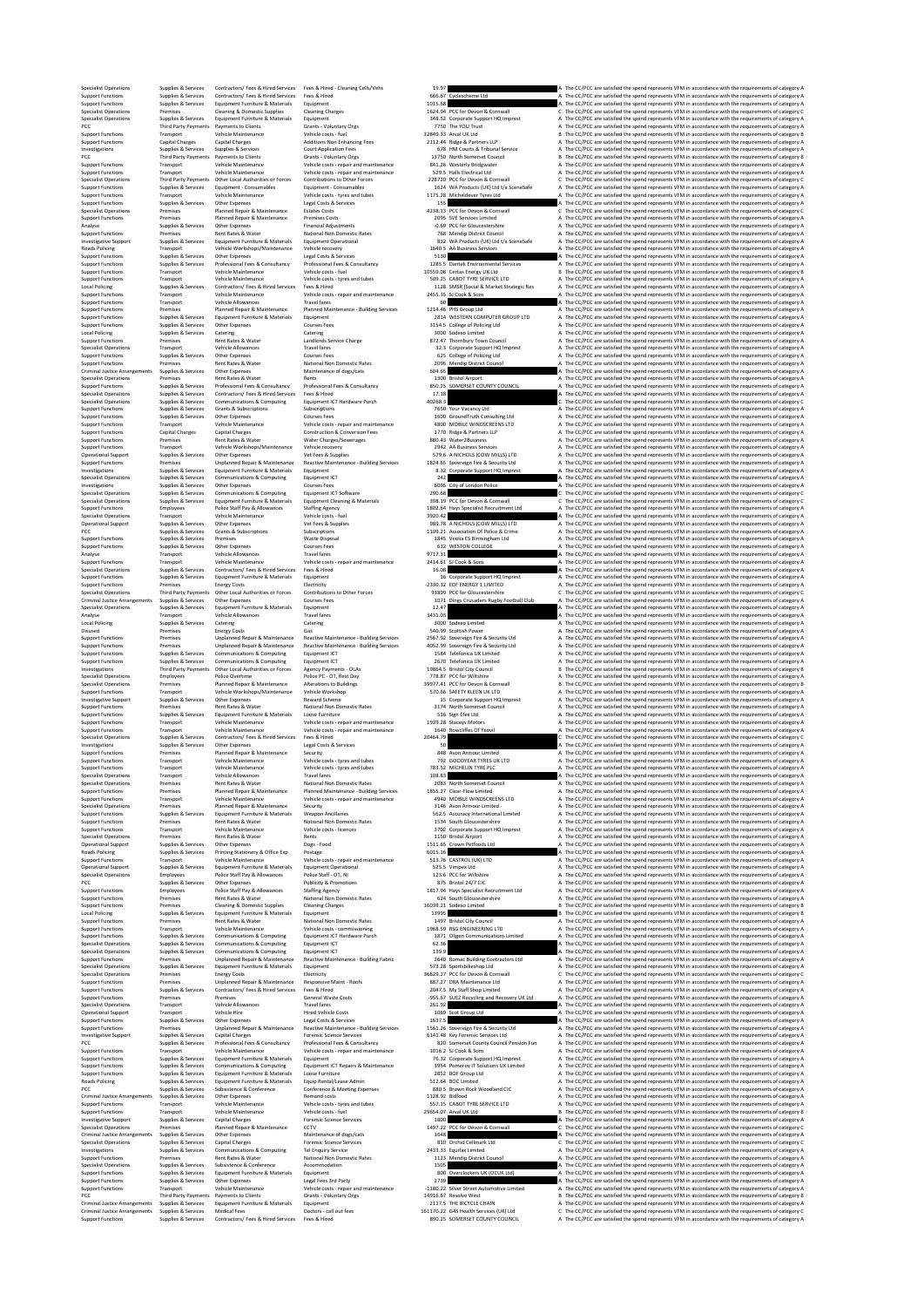| <b>Support Functions</b><br>Criminal Justice Arrangements             | Transport                                                       | Vehicle Maintenance<br>Other Expenses                                                    | Vehicle costs - repair and maintenance<br>Remand costs                        |               | 3335.69. SLCook & Sons                                                        |       | A The<br>A The |
|-----------------------------------------------------------------------|-----------------------------------------------------------------|------------------------------------------------------------------------------------------|-------------------------------------------------------------------------------|---------------|-------------------------------------------------------------------------------|-------|----------------|
| Roads Policing                                                        | Supplies & Services<br>Supplies & Services                      | Printing Stationery & Office Exp                                                         | Postage                                                                       | 6777.63       | 2740.55 WA Products (UK) Ltd t/a SceneSafe                                    |       | A The          |
| <b>Support Functions</b><br><b>Support Functions</b>                  | Transport<br>Supplies & Services                                | Vehicle Maintenance<br>Printing Stationery & Office Exp                                  | Vehicle costs - repair and maintenance<br>Advertising (not recruitment)       |               | 662.6 Taunton Motor Company<br>1000 Red Snapper Media Ltd                     |       | A The<br>A The |
| <b>Local Policing</b><br><b>Support Functions</b>                     | Supplies & Services<br>Supplies & Services                      | Professional Fees & Consultancy<br>Communications & Computing                            | Professional Fees & Consultancy<br>Equipment ICT                              |               | 1070 Resilience Voyage<br>2752.31 Vodafone                                    |       | A The<br>A The |
| <b>Support Functions</b>                                              | Supplies & Services                                             | Other Expenses<br>Other Expenses                                                         | Legal Fees 3rd Party                                                          | 35000<br>4120 |                                                                               |       | B The<br>A The |
| Criminal Justice Arrangements<br>Specialist Operations                | Supplies & Services<br>Supplies & Services                      | Other Expenses                                                                           | Maintenance of dogs/cats<br>Courses Fees                                      |               | 1830 PCC for Dorset                                                           |       | A The          |
| Specialist Operations<br><b>Support Functions</b>                     | Transport                                                       | Third Party Payments Other Local Authorities or Forces<br>Vehicle Maintenance            | Contributions to Other Forces<br>Vehicle costs - repair and maintenance       |               | 303883.69 PCC for Devon & Cornwall<br>542.86 Bristol PartsPlus                |       | C The<br>A The |
| <b>Support Functions</b><br>Investigations                            | Premises<br>Supplies & Services                                 | Planned Repair & Maintenance<br>Professional Fees & Consultancy                          | Planned Maintenance - Building Services<br>Professional Fees & Consultancy    |               | 1195.66 Jackson Lift Services Ltd<br>7500 BJK Associates Ltd                  |       | A The<br>A The |
| Specialist Operations                                                 | Supplies & Services                                             | Contractors/ Fees & Hired Services                                                       | Fees & Hired                                                                  | 8.14          |                                                                               | A The |                |
| <b>Support Functions</b><br>Specialist Operations                     | Premises<br>Supplies & Services                                 | Planned Repair & Maintenance<br>Other Expenses                                           | Planned Maintenance - Building Fabric<br>Legal Costs & Services               | 1445.5        | 2592 Distinction Scaffolding Ltd                                              | C The | A The          |
| <b>Support Functions</b><br>Criminal Justice Arrangements             | Premises<br>Supplies & Services                                 | Rent Rates & Water<br>Equipment Furniture & Materials                                    | National Non Domestic Rates<br>Equipment Repairs & Maintenance                |               | 1742 North Somerset Council<br>1503 Technology Gateway Services Ltd           |       | A The<br>A The |
| Criminal Justice Arrangements                                         | Supplies & Services<br>Supplies & Services                      | <b>Medical Fees</b><br>Equipment Furniture & Materials                                   | Doctors - call out fees                                                       |               | 161170.22 G4S Health Services (UK) Ltd<br>1179.3 RS COMPONENTS LTD            |       | C The          |
| <b>Support Functions</b><br>Disused                                   | Premises                                                        | <b>Rent Rates &amp; Water</b>                                                            | Equipment<br>National Non Domestic Rates                                      |               | 511 Bath & North East Somerset                                                |       | A The<br>A The |
| <b>Investigative Support</b><br>Disused                               | Supplies & Services<br>Premises                                 | Other Expenses<br>Cleaning & Domestic Supplies                                           | Courses Fees<br><b>Cleaning Charges</b>                                       |               | 1650 CSI Tech Limited<br>732.02 Sodexo Limited                                |       | A The<br>B The |
| <b>Support Functions</b>                                              | Premises<br>Supplies & Services                                 | Rent Rates & Water                                                                       | National Non Domestic Rates                                                   |               | 711 Mendip District Council                                                   |       | A The<br>A The |
| <b>Specialist Operations</b><br><b>Support Functions</b>              | Premises                                                        | Subsistence & Conference<br>Unplanned Repair & Maintenance                               | Accommodation<br>Responsive Maint - Plumbing & Water                          | 2346.65       | 704.65 DRA Maintenance Ltd                                                    |       | A The          |
| <b>Support Functions</b><br><b>Support Functions</b>                  | Supplies & Services<br>Supplies & Services                      | Communications & Computing<br>Equipment Furniture & Materials                            | Equipment ICT Software<br>Equipment                                           |               | 4000 iHASCO Ltd<br>727.86 Screwfix Direct Ltd                                 |       | A The<br>A The |
| <b>Support Functions</b>                                              | Premises                                                        | Rent Rates & Water                                                                       | National Non Domestic Rates                                                   |               | 1160 North Somerset Council                                                   |       | A The          |
| Criminal Justice Arrangements<br><b>Criminal Justice Arrangements</b> | Supplies & Services<br>Supplies & Services                      | Other Expenses<br>Other Expenses                                                         | Remand costs<br>Maintenance of dogs/cats                                      | 732.84        | 2483.5 Charles Fellows Supplies Ltd                                           |       | A The<br>A The |
| Operational Support<br><b>Investigative Support</b>                   | Employees<br>Supplies & Services                                | <b>Indirect Employee Expenses</b><br>Other Expenses                                      | <b>Advertising for Staff</b><br>Courses Fees                                  |               | -5134 Police Now Enterprises Ltd<br>5400 Alecto Forensic Services Ltd         |       | A The<br>A The |
| <b>Support Functions</b><br><b>Support Functions</b>                  | Supplies & Services<br>Premises                                 | Printing Stationery & Office Exp<br>Unplanned Repair & Maintenance                       | Postage<br>Reactive Maintenance - Building Fabric                             |               | 1079.61 Quadient UK Limited<br>2100 Romac Building Contractors Ltd            |       | A The<br>A The |
| Specialist Operations                                                 | Transport                                                       | Vehicle Maintenance                                                                      | Vehicle costs - fuel                                                          | 2455.37       |                                                                               | A The |                |
| <b>Support Functions</b><br>Roads Policing                            | Transport<br>Supplies & Services                                | Vehicle Maintenance<br>Printing Stationery & Office Exp                                  | Vehicle costs - repair and maintenance<br>Postage                             | 8246.34       | 510 Westerly Bridgwater                                                       |       | A The<br>A The |
| <b>Support Functions</b><br><b>Support Functions</b>                  | Premises<br>Supplies & Services                                 | Planned Repair & Maintenance<br>Communications & Computing                               | Planned Maintenance - Building Services<br>Equipment ICT Hardware Purch       |               | 9280 NETWORK SECURITY SYSTEMS EUROPE (UK<br>1100 Data Pro IT Itd.             |       | A The<br>A The |
| Specialist Operations                                                 | Supplies & Services                                             | Equipment Furniture & Materials                                                          | Equipment                                                                     |               | 805 EDGAR BROTHERS                                                            |       | A The          |
| <b>Support Functions</b><br><b>Investigative Support</b>              | Supplies & Services<br>Supplies & Services                      | Printing Stationery & Office Exp<br>Capital Charges                                      | Postage<br><b>Forensic Science Services</b>                                   |               | 1750 PURCHASE POWER<br>6559.14 SOCOTEC UK Ltd                                 |       | A The<br>A The |
| <b>Support Functions</b><br>Specialist Operations                     | Supplies & Services<br>Premises                                 | Contractors/ Fees & Hired Services<br>Cleaning & Domestic Supplies                       | Fees & Hired<br><b>Cleaning Charges</b>                                       |               | 517 Walker Fire UK Ltd<br>576.39 Sodexo Limited                               |       | A The<br>B The |
| <b>Support Functions</b>                                              | Premises                                                        | Cleaning & Domestic Supplies                                                             | <b>Cleaning Charges</b>                                                       |               | 11202.08 Sodexo Limited                                                       |       | B The          |
| <b>Specialist Operations</b><br><b>Support Functions</b>              | Transport<br>Premises                                           | Vehicle Allowances<br>Rent Rates & Water                                                 | <b>Travel fares</b><br>National Non Domestic Rates                            | 352.25        | 586 South Somerset District Council                                           | A The | A The          |
| Operational Support<br><b>Specialist Operations</b>                   | Supplies & Services<br>Supplies & Services                      | Printing Stationery & Office Exp<br>Subsistence & Conference                             | Postage<br>Hospitality                                                        |               | 15 Vimpex Ltd<br>36.96 Corporate Support HQ Imprest                           |       | A The<br>A The |
| <b>Support Functions</b>                                              | Transport                                                       | Vehicle Maintenance                                                                      | Vehicle costs - repair and maintenance                                        |               | 3219.81 BMW (UK) Ltd                                                          |       | A The          |
| <b>Support Functions</b><br><b>Support Functions</b>                  | Supplies & Services<br>Supplies & Services                      | Communications & Computing<br>Contractors/ Fees & Hired Services                         | Equipment ICT Software<br>Fees & Hired                                        |               | 4442.7 Jaama Ltd<br>11600 Optimum Agility Limited                             |       | A The<br>B The |
| <b>Support Functions</b><br><b>Support Functions</b>                  | Supplies & Services<br>Transport                                | Insurance<br>Vehicle Maintenance                                                         | <b>Insurance General</b><br>Vehicle costs - repair and maintenance            |               | 3150 Chief Police Officer Staff Associat<br>1132 Stacevs Motors               |       | A The<br>A The |
| <b>Support Functions</b>                                              | Transport                                                       | Vehicle Maintenance                                                                      | Vehicle costs - tyres and tubes                                               |               | 697.5 GOODYEAR TYRES UK LTD                                                   |       | A The          |
| <b>Support Functions</b><br>PCC                                       | Premises<br>Third Party Payments Payments to Clients            | Planned Repair & Maintenance                                                             | Planned Maintenance - Building Fabric<br>Grants - Voluntary Orgs              |               | 1077 WESSEX GLASS CO LTD<br>55000 North Somerset Council                      |       | A The<br>C The |
| Specialist Operations<br><b>Specialist Operations</b>                 | Supplies & Services<br>Supplies & Services                      | Communications & Computing<br>Printing Stationery & Office Exp                           | Equipment ICT<br>Postage                                                      | 4.2           | 522.75 Telefonica UK Limited                                                  |       | A The<br>A The |
| PCC                                                                   | Supplies & Services                                             | Other Expenses                                                                           | <b>Publicity &amp; Promotions</b>                                             |               | 667.25 Voice News & Media Ltd                                                 |       | A The          |
| <b>Support Functions</b><br><b>Local Policing</b>                     | Supplies & Services<br>Third Party Payments Payments to Clients | Contractors/ Fees & Hired Services                                                       | Fees & Hired<br>Grants - Voluntary Orgs                                       |               | 3333.33 My Staff Shop Limited<br>21634.5 North Somerset Council               |       | A The<br>B The |
| Analyse<br><b>Support Functions</b>                                   | Employees                                                       | Third Party Payments  Other Local Authorities or Forces<br>Police Staff Pay & Allowances | <b>Agency Payments - OLAs</b><br><b>Staffing Agency</b>                       |               | 5547 SOMERSET COUNTY COUNCIL<br>2587.5 Hays Specialist Recruitment Ltd        |       | A The<br>A The |
| Specialist Operations                                                 | Supplies & Services                                             | Subsistence & Conference                                                                 | Subsistence                                                                   |               | 265.59 PCC for Gloucestershire                                                |       | A The          |
| Criminal Justice Arrangements<br><b>Support Functions</b>             | Supplies & Services<br>Supplies & Services                      | Professional Fees & Consultancy<br>Communications & Computing                            | Professional Fees & Consultancy<br><b>Telephone Calls</b>                     |               | 25000 Agilisys Ltd<br>541.67 BRITISH TELECOMMUNICATIONS PLC                   |       | B The<br>A The |
| <b>Support Functions</b><br>Specialist Operations                     | Supplies & Services<br>Supplies & Services                      | Subsistence & Conference<br>Catering                                                     | Subsistence<br>Catering                                                       |               | 113.1 Corporate Support HQ Imprest<br>11.69 Corporate Support HQ Imprest      |       | A The<br>A The |
| Criminal Justice Arrangements                                         | Supplies & Services                                             | Other Expenses                                                                           | Maintenance of dogs/cats                                                      | 518.25        |                                                                               |       | A The          |
| Specialist Operations<br><b>Specialist Operations</b>                 | Premises<br>Employees                                           | Planned Repair & Maintenance<br>Police Pay & Allowances                                  | Planned Maintenance - Building Services<br>Police Sergeant - OT, Rest Day, NI |               | 99.66 Jackson Lift Services Ltd<br>531.12 PCC for Wiltshire                   |       | A The<br>A The |
| Specialist Operations<br><b>Support Functions</b>                     | Supplies & Services<br>Supplies & Services                      | Subsistence & Conference<br>Communications & Computing                                   | Subsistence<br>Equipment ICT Software                                         |               | 32.84 PCC for Wiltshire<br>1115 PHOENIX SOFTWARE LTD                          |       | A The<br>A The |
| <b>Investigative Support</b>                                          | Supplies & Services                                             | Other Expenses                                                                           | <b>Courses Fees</b><br>Contributions to Other Forces                          | 1000          |                                                                               |       | A The          |
| Specialist Operations<br><b>Support Functions</b>                     | Premises                                                        | Third Party Payments Other Local Authorities or Forces<br><b>Energy Costs</b>            | Gas                                                                           |               | 11498.46 PCC for Dorset<br>16291.34 CORONA ENERGY RETAIL 4 LTD                |       | B The<br>B The |
| <b>Support Functions</b><br>Specialist Operations                     | Premises<br>Transport                                           | Rent Rates & Water<br>Vehicle Allowances                                                 | National Non Domestic Rates<br><b>Travel fares</b>                            | 188.75        | 3866 Bristol City Council                                                     | A The | A The          |
| Support Functions                                                     | Premises<br>Premises                                            | Cleaning & Domestic Supplies<br>Planned Repair & Maintenance                             | <b>Window Cleaning</b><br>Planned Maintenance - Building Services             |               | 4319.25 Sodexo Limited<br>615 4 Commercial Transfer Limited                   |       | A The<br>A The |
| Criminal Justice Arrangements<br><b>Support Functions</b>             | Transport                                                       | Vehicle Maintenance                                                                      | Vehicle costs - tyres and tubes                                               |               | 929.6 GOODYEAR TYRES UK LTD                                                   |       | A The          |
| <b>Support Functions</b><br><b>Support Functions</b>                  | Supplies & Services<br>Premises                                 | Other Expenses<br>Rent Rates & Water                                                     | <b>Reward Scheme</b><br>National Non Domestic Rates                           |               | 1812.5 A Dalton Framing<br>636 South Somerset District Council                |       | A The<br>A The |
| <b>Support Functions</b><br><b>Support Functions</b>                  | Supplies & Services<br>Premises                                 | Professional Fees & Consultancy<br>Planned Repair & Maintenance                          | Professional Fees & Consultancy<br>Planned Maintenance - Building Services    | 528.66        | 1500 Romac Building Contractors Ltd                                           |       | A The<br>A The |
| <b>Support Functions</b>                                              | Supplies & Services                                             | Equipment Furniture & Materials                                                          | Equipment                                                                     |               | 556.88 WA Products (UK) Ltd t/a SceneSafe                                     |       | A The          |
| Criminal Justice Arrangements<br>Specialist Operations                | Supplies & Services<br>Transport                                | Equipment Furniture & Materials<br>Vehicle Hire                                          | Equipment<br><b>Hired Vehicle Costs</b>                                       |               | 1185 Micro Systemation Limited<br>565.6 Scot Group Ltd                        |       | A The<br>A The |
| Specialist Operations<br>Analyse                                      | Supplies & Services<br>Supplies & Services                      | Equipment Furniture & Materials<br>Other Expenses                                        | <b>Equipment Cleaning &amp; Materials</b><br><b>Financial Adiustments</b>     |               | 4.58 Corporate Support HQ Imprest<br>-0.93 SUEZ Recycling and Recovery UK Ltd |       | A The<br>A The |
| <b>Support Functions</b>                                              | Premises                                                        | Rent Rates & Water                                                                       | National Non Domestic Rates                                                   |               | 12646 South Somerset District Council                                         |       | B The          |
| Analyse<br><b>Support Functions</b>                                   | Supplies & Services<br>Supplies & Services                      | Contractors/ Fees & Hired Services<br>Professional Fees & Consultancy                    | Fees & Hired<br>Professional Fees & Consultancy                               | 560           | 1968.75 Sodexo Limited                                                        |       | A The<br>A The |
| <b>Investigative Support</b><br>Specialist Operations                 | Supplies & Services<br>Premises                                 | <b>Capital Charges</b><br><b>Energy Costs</b>                                            | <b>Forensic Science Services</b><br>Gas                                       |               | 52904.7 Orchid Cellmark Ltd<br>2275.78 PCC for Devon & Cornwall               |       | C The<br>C The |
| <b>Support Functions</b>                                              | Premises                                                        | Premises                                                                                 | General Waste Costs                                                           |               | 527 SUEZ Recycling and Recovery UK Ltd<br>510 Studio Mix Ltd                  |       | A The          |
| PCC<br><b>Investigative Support</b>                                   | Supplies & Services<br>Supplies & Services                      | Printing Stationery & Office Exp<br>Capital Charges                                      | Reprographics<br><b>Forensic Science Services</b>                             |               | 2523.95 Orchid Cellmark Ltd                                                   |       | A The<br>A The |
| <b>Support Functions</b><br><b>Support Functions</b>                  | Transport<br>Employees                                          | Vehicle Maintenance<br>Police Staff Pay & Allowances                                     | Vehicle costs - repair and maintenance<br><b>Staffing Agency</b>              |               | 698.6 Westerly Bridgwater<br>1814.79 Hays Specialist Recruitment Ltd          |       | A The<br>A The |
| <b>Support Functions</b>                                              | Transport<br>Transport                                          | Vehicle Maintenance<br>Vehicle Maintenance                                               | Vehicle costs - tyres and tubes                                               |               | 1267 5 GOODYFAR TYRES UK LTD<br>500.48 Alliance Automotive T/A Mill Autoq     |       | A The<br>A The |
| <b>Support Functions</b><br>Specialist Operations                     | Supplies & Services                                             | Subsistence & Conference                                                                 | Vehicle costs - repair and maintenance<br>Subsistence                         |               | 13.66 PCC for Gloucestershire                                                 |       | A The          |
| Specialist Operations<br><b>Investigative Support</b>                 | Supplies & Services                                             | Third Party Payments Other Local Authorities or Forces<br>Other Expenses                 | Contributions to Other Forces<br><b>Courses Fees</b>                          |               | 21482.06 PCC for Devon & Cornwall<br>3900 Tactical Hazmat Ltd                 |       | B The<br>A The |
| <b>Support Functions</b><br><b>Criminal Justice Arrangements</b>      | Supplies & Services<br>Supplies & Services                      | Contractors/ Fees & Hired Services<br>Clothing Uniforms & Laundry                        | Fees & Hired<br>Laundry & Dry Cleaning                                        | 573           | 1292.54 Royal Devon and Exeter NHS Foundati                                   |       | A The<br>A The |
| Specialist Operations                                                 | Employees                                                       | Police Pay & Allowances                                                                  | <b>Standby Payments</b>                                                       |               | 350 PCC for Gloucestershire                                                   |       | A The          |
| <b>Support Functions</b><br><b>Support Functions</b>                  | Premises<br>Supplies & Services                                 | Unplanned Repair & Maintenance<br>Other Expenses                                         | Reactive Maintenance - Building Services<br><b>Courses Fees</b>               |               | 1148.68 Sovereign Fire & Security Ltd<br>550 LIFE CYCLE UK                    |       | A The<br>A The |
| <b>Support Functions</b><br><b>Support Functions</b>                  | Supplies & Services<br>Premises                                 | Subsistence & Conference<br>Planned Repair & Maintenance                                 | Subsistence<br>Planned Maintenance - Building Services                        |               | 10.48 Corporate Support HQ Imprest<br>9820 Avon Armour Limited                |       | A The<br>A The |
| <b>Support Functions</b>                                              | Premises                                                        | Planned Repair & Maintenance                                                             | <b>Premises Costs</b>                                                         |               | 754 Commercial Transfer Limited                                               |       | A The          |
| <b>Support Functions</b><br><b>Support Functions</b>                  | Third Party Payments Payments to Clients<br>Premises            | Planned Repair & Maintenance                                                             | Grants - Voluntary Orgs<br>Planned Maintenance - Building Services            |               | 21352.71 Cranstoun Services Limited<br>2475 Romac Building Contractors Ltd    |       | B The<br>A The |
| <b>Support Functions</b><br><b>Support Functions</b>                  | Supplies & Services<br>Supplies & Services                      | Equipment Furniture & Materials<br>Equipment Furniture & Materials                       | Equipment<br>Equipment Repairs & Maintenance                                  | 528           | 2220.15 Rope Access Equip Limited                                             |       | A The<br>A The |
| <b>Support Functions</b>                                              | Supplies & Services                                             | Printing Stationery & Office Exp                                                         | Postage<br><b>Forensic Science Services</b>                                   |               | 12 Accuracy International Limited<br>5106.64 Orchid Cellmark Ltd              |       | A The<br>A The |
| <b>Investigative Support</b><br><b>Local Policing</b>                 | Supplies & Services<br>Premises                                 | <b>Capital Charges</b><br>Cleaning & Domestic Supplies                                   | <b>Cleaning Charges</b>                                                       |               | 4875.12 Sodexo Limited                                                        |       | A The          |
| <b>Support Functions</b><br><b>Specialist Operations</b>              | Transport<br>Supplies & Services                                | Vehicle Maintenance<br>Communications & Computing                                        | Vehicle costs - repair and maintenance<br>Equipment ICT                       | 93            | 1065.48 SJ Cook & Sons                                                        |       | A The<br>A The |
| <b>Support Functions</b>                                              | Capital Charges                                                 | Capital Charges                                                                          | <b>Vehicle Conversions</b>                                                    |               | 19991.13 UK Telematics                                                        |       | B The          |
| <b>Support Functions</b><br><b>Support Functions</b>                  | Supplies & Services<br>Premises                                 | Other Expenses<br>Rent Rates & Water                                                     | Legal Fees 3rd Party<br>National Non Domestic Rates                           | 697.28        | 911 Bristol City Council                                                      | A The | A The          |
| <b>Specialist Operations</b><br>Roads Policing                        | Supplies & Services<br>Supplies & Services                      | Communications & Computing<br>Other Expenses                                             | Equipment ICT Hardware Purch<br>Courses Fees                                  | 8609.28       | 4550 7Safe Limited                                                            |       | A The<br>A The |
| <b>Support Functions</b><br><b>Support Functions</b>                  | Supplies & Services<br>Premises                                 | Supplies & Services<br>Premises                                                          | <b>Court Application Fees</b><br>General Waste Costs                          | 4294          | 775.5 SUEZ Recycling and Recovery UK Ltd                                      |       | A The<br>A The |
| <b>Support Functions</b>                                              | Premises                                                        | Rent Rates & Water                                                                       | National Non Domestic Rates                                                   |               | 549 South Somerset District Council                                           |       | A The          |
| Specialist Operations<br><b>Support Functions</b>                     | Transport<br>Premises                                           | Vehicle Maintenance<br>Rent Rates & Water                                                | Vehicle costs - fuel<br><b>Landlords Service Charge</b>                       | 3350.01       | 3750 Avon Fire & Rescue                                                       | A The | A The          |
| Roads Policing<br>Support                                             | Supplies & Services<br>Employees                                | Professional Fees & Consultancy<br>Indirect Employee Expenses                            | Professional Fees & Consultancy<br>Refunds - Contributions                    | 1280.11       | 504 A Bishop & Son                                                            | A The | A The          |
| Operational Support                                                   | Supplies & Services                                             | Other Expenses                                                                           | Courses Fees                                                                  |               | 2625 PCC for Surrey                                                           |       | A The          |
| <b>Specialist Operations</b><br><b>Local Policing</b>                 | Supplies & Services<br>Third Party Payments Payments to Clients | Subsistence & Conference                                                                 | Accommodation<br>Grants - Voluntary Orgs                                      | 2580.83       | 21634.5 North Somerset Council                                                |       | A The<br>B The |
| Operational Support<br><b>Investigative Support</b>                   | Supplies & Services<br>Supplies & Services                      | Equipment Furniture & Materials<br>Capital Charges                                       | Equipment<br><b>Forensic Science Services</b>                                 |               | 807.56 Birmingham Gun Barrel Proof House<br>4672.64 Key Forensic Services Ltd |       | A The<br>A The |
| Roads Policing                                                        | Supplies & Services                                             | Professional Fees & Consultancy                                                          | Professional Fees & Consultancy                                               |               | 504 A Bishop & Son                                                            |       | A The          |
| Analyse<br>Analyse                                                    | Supplies & Services<br>Third Party Payments Payments to Clients | Other Expenses                                                                           | Courses Fees<br><b>Grants - Voluntary Orgs</b>                                |               | 2502 Police Crime Prevention Initiatives<br>36452.5 North Somerset Council    |       | A The<br>B The |
| <b>Investigative Support</b>                                          | Supplies & Services                                             | Capital Charges                                                                          | <b>Forensic Science Services</b>                                              |               | 10200.75 Orchid Cellmark Ltd                                                  |       | B The          |

| <b>Support Functions</b><br><b>Criminal Justice Arrangements</b> | Transport<br>Supplies & Services                                | Vehicle Maintenance<br>Other Expenses                                                   | Vehicle costs - repair and maintenance<br>Remand costs                        |               | 3335.69 SJ Cook & Sons<br>2740.55 WA Products (UK) Ltd t/a SceneSafe              | A The CC/PCC are satisfied the spend represents VFM in accordance with the requirements of category A<br>A The CC/PCC are satisfied the spend represents VFM in accordance with the requirements of category A                                          |  |
|------------------------------------------------------------------|-----------------------------------------------------------------|-----------------------------------------------------------------------------------------|-------------------------------------------------------------------------------|---------------|-----------------------------------------------------------------------------------|---------------------------------------------------------------------------------------------------------------------------------------------------------------------------------------------------------------------------------------------------------|--|
| Roads Policing<br><b>Support Functions</b>                       | Supplies & Services<br>Transport                                | Printing Stationery & Office Exp<br>Vehicle Maintenance                                 | Postage<br>Vehicle costs - repair and maintenance                             | 6777.63       | 662.6 Taunton Motor Company                                                       | A The CC/PCC are satisfied the spend represents VFM in accordance with the requirements of category A<br>A The CC/PCC are satisfied the spend represents VFM in accordance with the requirements of category A                                          |  |
| <b>Support Functions</b>                                         | Supplies & Services                                             | Printing Stationery & Office Exp                                                        | Advertising (not recruitment)                                                 |               | 1000 Red Snapper Media Ltd                                                        | A The CC/PCC are satisfied the spend represents VFM in accordance with the requirements of category A                                                                                                                                                   |  |
| <b>Ocal Policing</b><br><b>Support Functions</b>                 | Supplies & Services<br>Supplies & Services                      | Professional Fees & Consultancy<br>Communications & Computing                           | Professional Fees & Consultancy<br>Equipment ICT                              |               | 1070 Resilience Voyage<br>2752.31 Vodafone                                        | A The CC/PCC are satisfied the spend represents VFM in accordance with the requirements of category A<br>A The CC/PCC are satisfied the spend represents VFM in accordance with the requirements of category A                                          |  |
| <b>Support Functions</b><br><b>Criminal Justice Arrangements</b> | Supplies & Services<br>Supplies & Services                      | Other Expenses<br>Other Expenses                                                        | Legal Fees 3rd Party<br>Maintenance of dogs/cats                              | 35000<br>4120 |                                                                                   | The CC/PCC are satisfied the spend represents VFM in accordance with the requirements of category B<br>The CC/PCC are satisfied the spend represents VFM in accordance with the requirements of category A                                              |  |
| <b>Specialist Operations</b>                                     | Supplies & Services                                             | Other Expenses                                                                          | Courses Fees                                                                  |               | 1830 PCC for Dorset                                                               | A The CC/PCC are satisfied the spend represents VFM in accordance with the requirements of category A                                                                                                                                                   |  |
| Specialist Operations<br><b>Support Functions</b>                | Third Party Payments<br>Transport                               | Other Local Authorities or Forces<br>Vehicle Maintenance                                | Contributions to Other Forces<br>Vehicle costs - repair and maintenance       |               | 303883.69 PCC for Devon & Cornwall<br>542.86 Bristol PartsPlus                    | C The CC/PCC are satisfied the spend represents VFM in accordance with the requirements of category C<br>A The CC/PCC are satisfied the spend represents VFM in accordance with the requirements of category A                                          |  |
| <b>Support Functions</b><br>Investigations                       | Premises<br>Supplies & Services                                 | Planned Repair & Maintenance<br>Professional Fees & Consultancy                         | Planned Maintenance - Building Services<br>Professional Fees & Consultancy    |               | 1195.66 Jackson Lift Services Ltd<br>7500 BJK Associates Ltd                      | A The CC/PCC are satisfied the spend represents VFM in accordance with the requirements of category A<br>A The CC/PCC are satisfied the spend represents VFM in accordance with the requirements of category A                                          |  |
| <b>Specialist Operations</b>                                     | Supplies & Services                                             | Contractors/ Fees & Hired Services                                                      | Fees & Hired                                                                  | 8.14          |                                                                                   | A The CC/PCC are satisfied the spend represents VFM in accordance with the requirements of category A                                                                                                                                                   |  |
| <b>Support Functions</b><br><b>Specialist Operations</b>         | Premises<br>Supplies & Services                                 | Planned Repair & Maintenance<br>Other Expenses                                          | Planned Maintenance - Building Fabric<br>Legal Costs & Services               | 1445.5        | 2592 Distinction Scaffolding Ltd                                                  | A The CC/PCC are satisfied the spend represents VFM in accordance with the requirements of category A<br>C The CC/PCC are satisfied the spend represents VFM in accordance with the requirements of category C                                          |  |
| <b>Support Functions</b><br><b>Criminal Justice Arrangements</b> | Premises<br>Supplies & Services                                 | Rent Rates & Water<br>Equipment Furniture & Materials                                   | National Non Domestic Rates<br>Equipment Repairs & Maintenance                |               | 1742 North Somerset Council<br>1503 Technology Gateway Services Ltd               | A The CC/PCC are satisfied the spend represents VFM in accordance with the requirements of category A<br>A The CC/PCC are satisfied the spend represents VFM in accordance with the requirements of category A                                          |  |
| Criminal Justice Arrangements                                    | Supplies & Services                                             | Medical Fees                                                                            | Doctors - call out fees                                                       |               | 161170.22 G4S Health Services (UK) Ltd                                            | C The CC/PCC are satisfied the spend represents VFM in accordance with the requirements of category C                                                                                                                                                   |  |
| <b>Support Functions</b><br>Disused                              | Supplies & Services<br>Premises                                 | Equipment Furniture & Materials<br>Rent Rates & Water                                   | Equipment<br>National Non Domestic Rates                                      |               | 1179.3 RS COMPONENTS LTD<br>511 Bath & North East Somerset                        | A The CC/PCC are satisfied the spend represents VFM in accordance with the requirements of category A<br>A The CC/PCC are satisfied the spend represents VFM in accordance with the requirements of category A                                          |  |
| <b>Investigative Support</b><br>Disused                          | Supplies & Services<br>Premises                                 | Other Expenses<br>Cleaning & Domestic Supplies                                          | Courses Fees<br><b>Cleaning Charges</b>                                       |               | 1650 CSI Tech Limited<br>732.02 Sodexo Limited                                    | A The CC/PCC are satisfied the spend represents VFM in accordance with the requirements of category A<br>B The CC/PCC are satisfied the spend represents VFM in accordance with the requirements of category B                                          |  |
| <b>Support Functions</b>                                         | Premises                                                        | Rent Rates & Water<br>Subsistence & Conference                                          | National Non Domestic Rates<br>Accommodation                                  | 2346.65       | 711 Mendip District Council                                                       | A The CC/PCC are satisfied the spend represents VFM in accordance with the requirements of category A<br>A The CC/PCC are satisfied the spend represents VFM in accordance with the requirements of category A                                          |  |
| Specialist Operations<br><b>Support Functions</b>                | Supplies & Services<br>Premises                                 | Unplanned Repair & Maintenance                                                          | Responsive Maint - Plumbing & Water                                           |               | 704.65 DRA Maintenance Ltd                                                        | A The CC/PCC are satisfied the spend represents VFM in accordance with the requirements of category A                                                                                                                                                   |  |
| <b>Support Functions</b><br><b>Support Functions</b>             | Supplies & Services<br>Supplies & Services                      | Communications & Computing<br>Equipment Furniture & Materials                           | Equipment ICT Software<br>Equipment                                           |               | 4000 IHASCO Ltd.<br>727.86 Screwfix Direct Ltd                                    | A The CC/PCC are satisfied the spend represents VFM in accordance with the requirements of category A<br>A The CC/PCC are satisfied the spend represents VFM in accordance with the requirements of category A                                          |  |
| <b>Support Functions</b><br>Criminal Justice Arrangements        | Premises<br>Supplies & Services                                 | Rent Rates & Water<br>Other Expenses                                                    | National Non Domestic Rates<br>Remand costs                                   |               | 1160 North Somerset Council<br>2483.5 Charles Fellows Supplies Ltd                | A The CC/PCC are satisfied the spend represents VFM in accordance with the requirements of category A<br>A The CC/PCC are satisfied the spend represents VFM in accordance with the requirements of category A                                          |  |
| Criminal Justice Arrangements                                    | Supplies & Services                                             | Other Expenses                                                                          | Maintenance of dogs/cats                                                      | 732.84        |                                                                                   | A The CC/PCC are satisfied the spend represents VFM in accordance with the requirements of category A                                                                                                                                                   |  |
| Operational Support<br><b>Investigative Support</b>              | Employees<br>Supplies & Services                                | Indirect Employee Expenses<br>Other Expenses                                            | Advertising for Staff<br>Courses Fees                                         |               | -5134 Police Now Enterprises Ltd<br>5400 Alecto Forensic Services Ltd             | A The CC/PCC are satisfied the spend represents VFM in accordance with the requirements of category A<br>A The CC/PCC are satisfied the spend represents VFM in accordance with the requirements of category A                                          |  |
| <b>Support Functions</b><br><b>Support Functions</b>             | Supplies & Services<br>Premises                                 | Printing Stationery & Office Exp<br>Unplanned Repair & Maintenance                      | Postage<br>Reactive Maintenance - Building Fabric                             |               | 1079.61 Quadient UK Limited<br>2100 Romac Building Contractors Ltd                | A The CC/PCC are satisfied the spend represents VFM in accordance with the requirements of category A<br>A The CC/PCC are satisfied the spend represents VFM in accordance with the requirements of category A                                          |  |
| Specialist Operations                                            | Transport                                                       | Vehicle Maintenance                                                                     | Vehicle costs - fuel                                                          | 2455.37       |                                                                                   | A The CC/PCC are satisfied the spend represents VFM in accordance with the requirements of category A                                                                                                                                                   |  |
| <b>Support Functions</b><br>Roads Policing                       | Transport<br>Supplies & Services                                | Vehicle Maintenance<br>Printing Stationery & Office Exp                                 | Vehicle costs - repair and maintenance<br>Postage                             | 8246.34       | 510 Westerly Bridgwater                                                           | A The CC/PCC are satisfied the spend represents VFM in accordance with the requirements of category A<br>A The CC/PCC are satisfied the spend represents VFM in accordance with the requirements of category A                                          |  |
| <b>Support Functions</b><br><b>Support Functions</b>             | Premises<br>Supplies & Services                                 | Planned Repair & Maintenance<br>Communications & Computing                              | Planned Maintenance - Building Services<br>Equipment ICT Hardware Purch       |               | 1100 Data Pro IT Ltd                                                              | 9280 NETWORK SECURITY SYSTEMS EUROPE (UK A The CC/PCC are satisfied the spend represents VFM in accordance with the requirements of category A<br>A The CC/PCC are satisfied the spend represents VFM in accordance with the requirements of category A |  |
| <b>Specialist Operations</b>                                     | Supplies & Services                                             | Equipment Furniture & Materials                                                         | Foujoment                                                                     |               | 805 EDGAR BROTHERS<br>1750 PURCHASE POWER                                         | A The CC/PCC are satisfied the spend represents VFM in accordance with the requirements of category A                                                                                                                                                   |  |
| <b>Support Functions</b><br><b>Investigative Support</b>         | Supplies & Services<br>Supplies & Services                      | Printing Stationery & Office Exp<br>Capital Charges                                     | Postage<br><b>Forensic Science Services</b>                                   |               | 6559.14 SOCOTEC UK Ltd                                                            | A The CC/PCC are satisfied the spend represents VFM in accordance with the requirements of category A<br>A The CC/PCC are satisfied the spend represents VFM in accordance with the requirements of category A                                          |  |
| <b>Support Functions</b><br>Specialist Operations                | Supplies & Services<br>Premises                                 | Contractors/ Fees & Hired Services<br>Cleaning & Domestic Supplies                      | Fees & Hired<br><b>Cleaning Charges</b>                                       |               | 517 Walker Fire UK Ltd<br>576.39 Sodexo Limited                                   | A The CC/PCC are satisfied the spend represents VFM in accordance with the requirements of category A<br>B The CC/PCC are satisfied the spend represents VFM in accordance with the requirements of category B                                          |  |
| <b>Support Functions</b>                                         | Premises                                                        | <b>Cleaning &amp; Domestic Supplies</b>                                                 | <b>Cleaning Charges</b>                                                       | 352.25        | 11202.08 Sodexo Limited                                                           | B The CC/PCC are satisfied the spend represents VFM in accordance with the requirements of category B                                                                                                                                                   |  |
| <b>Specialist Operations</b><br>Support Functions                | Transport<br>Premises                                           | Vehicle Allowances<br>Rent Rates & Water                                                | <b>Travel fares</b><br>National Non Domestic Rates                            |               | 586 South Somerset District Council                                               | A The CC/PCC are satisfied the spend represents VFM in accordance with the requirements of category A<br>A The CC/PCC are satisfied the spend represents VFM in accordance with the requirements of category A                                          |  |
| Operational Support<br>Specialist Operations                     | Supplies & Services<br>Supplies & Services                      | Printing Stationery & Office Exp<br>Subsistence & Conference                            | Postage<br>Hospitality                                                        |               | 15 Vimpex Ltd<br>36.96 Corporate Support HQ Imprest                               | A The CC/PCC are satisfied the spend represents VFM in accordance with the requirements of category A<br>A The CC/PCC are satisfied the spend represents VFM in accordance with the requirements of category A                                          |  |
| <b>Support Functions</b>                                         | Transport                                                       | Vehicle Maintenance                                                                     | Vehicle costs - repair and maintenance                                        |               | 3219.81 BMW (UK) Ltd                                                              | A The CC/PCC are satisfied the spend represents VFM in accordance with the requirements of category A                                                                                                                                                   |  |
| <b>Support Functions</b><br><b>Support Functions</b>             | Supplies & Services<br>Supplies & Services                      | <b>Communications &amp; Computing</b><br>Contractors/ Fees & Hired Services             | Equipment ICT Software<br>Fees & Hired                                        |               | 4442.7 Jaama Ltd<br>11600 Optimum Agility Limited                                 | A The CC/PCC are satisfied the spend represents VFM in accordance with the requirements of category A<br>B The CC/PCC are satisfied the spend represents VFM in accordance with the requirements of category B                                          |  |
| <b>Support Functions</b><br><b>Support Functions</b>             | Supplies & Services<br>Transport                                | Insurance<br>Vehicle Maintenance                                                        | <b>Insurance General</b><br>Vehicle costs - repair and maintenance            |               | 3150 Chief Police Officer Staff Associat<br>1132 Stacevs Motors                   | A The CC/PCC are satisfied the spend represents VFM in accordance with the requirements of category A<br>A The CC/PCC are satisfied the spend represents VFM in accordance with the requirements of category A                                          |  |
| <b>Support Functions</b>                                         | Transport                                                       | Vehicle Maintenance<br>Planned Repair & Maintenance                                     | Vehicle costs - tyres and tubes                                               |               | 697.5 GOODYEAR TYRES UK LTD<br>1077 WESSEX GLASS CO LTD                           | A The CC/PCC are satisfied the spend represents VFM in accordance with the requirements of category A                                                                                                                                                   |  |
| <b>Support Functions</b><br>PCC                                  | Premises<br>Third Party Payments                                | Payments to Clients                                                                     | Planned Maintenance - Building Fabric<br>Grants - Voluntary Orgs              |               | 55000 North Somerset Council                                                      | A The CC/PCC are satisfied the spend represents VFM in accordance with the requirements of category A<br>C The CC/PCC are satisfied the spend represents VFM in accordance with the requirements of category C                                          |  |
| <b>Specialist Operations</b><br><b>Specialist Operations</b>     | Supplies & Services<br>Supplies & Services                      | Communications & Computing<br>Printing Stationery & Office Exp                          | Equipment ICT<br>Postage                                                      | 4.2           | 522.75 Telefonica UK Limited                                                      | A The CC/PCC are satisfied the spend represents VFM in accordance with the requirements of category A<br>A The CC/PCC are satisfied the spend represents VFM in accordance with the requirements of category A                                          |  |
| PCC                                                              | Supplies & Services                                             | Other Expenses                                                                          | Publicity & Promotions                                                        |               | 667.25 Voice News & Media Ltd                                                     | A The CC/PCC are satisfied the spend represents VFM in accordance with the requirements of category A                                                                                                                                                   |  |
| <b>Support Functions</b><br><b>Local Policing</b>                | Supplies & Services<br>Third Party Payments                     | Contractors/ Fees & Hired Services<br>Payments to Clients                               | Fees & Hired<br><b>Grants - Voluntary Orgs</b>                                |               | 3333.33 My Staff Shop Limited<br>21634.5 North Somerset Council                   | A The CC/PCC are satisfied the spend represents VFM in accordance with the requirements of category A<br>B The CC/PCC are satisfied the spend represents VFM in accordance with the requirements of category B                                          |  |
| Analyse<br><b>Support Functions</b>                              | Employees                                                       | Third Party Payments Other Local Authorities or Forces<br>Police Staff Pay & Allowances | Agency Payments - OLAs<br><b>Staffing Agency</b>                              |               | 5547 SOMERSET COUNTY COUNCIL<br>2587.5 Hays Specialist Recruitment Ltd            | A The CC/PCC are satisfied the spend represents VFM in accordance with the requirements of category A<br>A The CC/PCC are satisfied the spend represents VFM in accordance with the requirements of category A                                          |  |
| <b>Specialist Operations</b>                                     | Supplies & Services                                             | Subsistence & Conference                                                                | Subsistence                                                                   |               | 265.59 PCC for Gloucestershire                                                    | A The CC/PCC are satisfied the spend represents VFM in accordance with the requirements of category A                                                                                                                                                   |  |
| <b>Criminal Justice Arrangements</b><br><b>Support Functions</b> | Supplies & Services<br>Supplies & Services                      | Professional Fees & Consultancy<br>Communications & Computing                           | Professional Fees & Consultancy<br><b>Telephone Calls</b>                     |               | 25000 Agilisys Ltd<br>541.67 BRITISH TELECOMMUNICATIONS PLC                       | B The CC/PCC are satisfied the spend represents VFM in accordance with the requirements of category B<br>A The CC/PCC are satisfied the spend represents VFM in accordance with the requirements of category A                                          |  |
| <b>Support Functions</b><br>Specialist Operations                | Supplies & Services<br>Supplies & Services                      | Subsistence & Conference<br>Catering                                                    | Subsistence<br>Catering                                                       |               | 113.1 Corporate Support HO Imprest<br>11.69 Corporate Support HQ Imprest          | A The CC/PCC are satisfied the spend represents VFM in accordance with the requirements of category A<br>A The CC/PCC are satisfied the spend represents VFM in accordance with the requirements of category A                                          |  |
| <b>Criminal Justice Arrangements</b>                             | Supplies & Services                                             | Other Expenses                                                                          | Maintenance of dogs/cats                                                      | 518.25        |                                                                                   | A The CC/PCC are satisfied the spend represents VFM in accordance with the requirements of category A                                                                                                                                                   |  |
| Specialist Operations<br><b>Specialist Operations</b>            | Premises<br>Employees                                           | Planned Repair & Maintenance<br>Police Pay & Allowances                                 | Planned Maintenance - Building Services<br>Police Sergeant - OT, Rest Day, NI |               | 99.66 Jackson Lift Services Ltd<br>531.12 PCC for Wiltshire                       | A The CC/PCC are satisfied the spend represents VFM in accordance with the requirements of category A<br>A The CC/PCC are satisfied the spend represents VFM in accordance with the requirements of category A                                          |  |
| Specialist Operations<br><b>Support Functions</b>                | Supplies & Services<br>Supplies & Services                      | Subsistence & Conference<br>Communications & Computing                                  | Subsistence<br>Equipment ICT Software                                         |               | 32.84 PCC for Wiltshire<br>1115 PHOENIX SOFTWARE LTD                              | A The CC/PCC are satisfied the spend represents VFM in accordance with the requirements of category A<br>A The CC/PCC are satisfied the spend represents VFM in accordance with the requirements of category A                                          |  |
| <b>Investigative Support</b>                                     | Supplies & Services                                             | Other Expenses                                                                          | Courses Fees                                                                  | 1000          |                                                                                   | A The CC/PCC are satisfied the spend represents VFM in accordance with the requirements of category A                                                                                                                                                   |  |
| Specialist Operations<br><b>Support Functions</b>                | <b>Third Party Payments</b><br>Premises                         | Other Local Authorities or Forces<br><b>Energy Costs</b>                                | Contributions to Other Forces<br>Gas                                          |               | 11498.46 PCC for Dorset<br>16291.34 CORONA ENERGY RETAIL 4 LTD                    | B The CC/PCC are satisfied the spend represents VFM in accordance with the requirements of category B<br>B The CC/PCC are satisfied the spend represents VFM in accordance with the requirements of category B                                          |  |
| <b>Support Functions</b><br><b>Specialist Operations</b>         | Premises<br>Transport                                           | Rent Rates & Water<br>Vehicle Allowances                                                | National Non Domestic Rates<br><b>Travel fares</b>                            | 188.75        | 3866 Bristol City Council                                                         | A The CC/PCC are satisfied the spend represents VFM in accordance with the requirements of category A<br>A The CC/PCC are satisfied the spend represents VFM in accordance with the requirements of category A                                          |  |
| <b>Support Functions</b><br><b>Criminal Justice Arrangements</b> | Premises<br>Premises                                            | Cleaning & Domestic Supplies<br>Planned Repair & Maintenance                            | <b>Window Cleaning</b><br>Planned Maintenance - Building Services             |               | 4319.25 Sodexo Limited<br>615.4 Commercial Transfer Limited                       | A The CC/PCC are satisfied the spend represents VFM in accordance with the requirements of category A<br>A The CC/PCC are satisfied the spend represents VFM in accordance with the requirements of category A                                          |  |
| <b>Support Functions</b>                                         | Transport                                                       | Vehicle Maintenance                                                                     | Vehicle costs - tyres and tubes                                               |               | 929.6 GOODYEAR TYRES UK LTD                                                       | A The CC/PCC are satisfied the spend represents VFM in accordance with the requirements of category A                                                                                                                                                   |  |
| <b>Support Functions</b><br><b>Support Functions</b>             | Supplies & Services<br>Premises                                 | Other Expenses<br>Rent Rates & Water                                                    | <b>Reward Scheme</b><br>National Non Domestic Rates                           |               | 1812.5 A Dalton Framing<br>636 South Somerset District Council                    | A The CC/PCC are satisfied the spend represents VFM in accordance with the requirements of category A<br>A The CC/PCC are satisfied the spend represents VFM in accordance with the requirements of category A                                          |  |
| <b>Support Functions</b>                                         | Supplies & Services<br>Premises                                 | Professional Fees & Consultancy<br>Planned Renair & Maintenance                         | Professional Fees & Consultancy                                               | 528.66        | 1500 Romac Building Contractors Ltd                                               | A The CC/PCC are satisfied the spend represents VFM in accordance with the requirements of category A                                                                                                                                                   |  |
| <b>Support Functions</b><br><b>Support Functions</b>             | Supplies & Services                                             | Equipment Furniture & Materials                                                         | Planned Maintenance - Building Services<br>Equipment                          |               | 556.88 WA Products (UK) Ltd t/a SceneSafe                                         | A The CC/PCC are satisfied the spend represents VFM in accordance with the requirements of category A<br>A The CC/PCC are satisfied the spend represents VFM in accordance with the requirements of category A                                          |  |
| Criminal Justice Arrangements<br>Specialist Operations           | Supplies & Services<br>Transport                                | Equipment Furniture & Materials<br>Vehicle Hire                                         | Equipment<br><b>Hired Vehicle Costs</b>                                       |               | 1185 Micro Systemation Limited<br>565.6 Scot Group Ltd                            | A The CC/PCC are satisfied the spend represents VFM in accordance with the requirements of category A<br>A The CC/PCC are satisfied the spend represents VFM in accordance with the requirements of category A                                          |  |
| Specialist Operations                                            | Supplies & Services<br>Supplies & Services                      | Equipment Furniture & Materials                                                         | Equipment Cleaning & Materials                                                |               | 4.58 Corporate Support HQ Imprest                                                 | A The CC/PCC are satisfied the spend represents VFM in accordance with the requirements of category A<br>A The CC/PCC are satisfied the spend represents VFM in accordance with the requirements of category A                                          |  |
| Analyse<br><b>Support Functions</b>                              | Premises                                                        | Other Expenses<br>Rent Rates & Water                                                    | Financial Adjustments<br>National Non Domestic Rates                          |               | -0.93 SUEZ Recycling and Recovery UK Ltd<br>12646 South Somerset District Council | B The CC/PCC are satisfied the spend represents VFM in accordance with the requirements of category B                                                                                                                                                   |  |
| Analyse<br>Support Functions                                     | Supplies & Services<br>Supplies & Services                      | Contractors/ Fees & Hired Services<br>Professional Fees & Consultancy                   | Fees & Hired<br>Professional Fees & Consultancy                               | 560           | 1968.75 Sodexo Limited                                                            | A The CC/PCC are satisfied the spend represents VFM in accordance with the requirements of category A<br>A The CC/PCC are satisfied the spend represents VFM in accordance with the requirements of category A                                          |  |
| <b>Investigative Support</b><br>Specialist Operations            | Supplies & Services<br>Premises                                 | Capital Charges<br><b>Energy Costs</b>                                                  | <b>Forensic Science Services</b><br>Gas                                       |               | 52904.7 Orchid Cellmark Ltd<br>2275.78 PCC for Devon & Cornwall                   | C The CC/PCC are satisfied the spend represents VFM in accordance with the requirements of category C<br>C The CC/PCC are satisfied the spend represents VFM in accordance with the requirements of category C                                          |  |
| <b>Support Functions</b>                                         | Premises                                                        | Premises                                                                                | General Waste Costs                                                           |               | 527 SUEZ Recycling and Recovery UK Ltd                                            | A The CC/PCC are satisfied the spend represents VFM in accordance with the requirements of category A                                                                                                                                                   |  |
| PCC<br><b>Investigative Support</b>                              | Supplies & Services<br>Supplies & Services                      | Printing Stationery & Office Exp<br>Capital Charges                                     | Reprographics<br>Forensic Science Services                                    |               | 510 Studio Mix Ltd<br>2523.95 Orchid Cellmark Ltd                                 | A The CC/PCC are satisfied the spend represents VFM in accordance with the requirements of category A<br>A The CC/PCC are satisfied the spend represents VFM in accordance with the requirements of category A                                          |  |
| <b>Support Functions</b><br><b>Support Functions</b>             | Transport<br>Employees                                          | Vehicle Maintenance<br>Police Staff Pay & Allowances                                    | Vehicle costs - repair and maintenance<br><b>Staffing Agency</b>              |               | 698.6 Westerly Bridgwater<br>1814.79 Havs Specialist Recruitment Ltd              | A The CC/PCC are satisfied the spend represents VFM in accordance with the requirements of category A<br>A The CC/PCC are satisfied the spend represents VFM in accordance with the requirements of category A                                          |  |
| <b>Support Functions</b>                                         | Transport                                                       | Vehicle Maintenance<br>Vehicle Maintenance                                              | Vehicle costs - tyres and tubes                                               |               | 1267.5 GOODYEAR TYRES UK LTD                                                      | A The CC/PCC are satisfied the spend represents VFM in accordance with the requirements of category A<br>A The CC/PCC are satisfied the spend represents VFM in accordance with the requirements of category A                                          |  |
| <b>Support Functions</b><br><b>Specialist Operations</b>         | Transport<br>Supplies & Services                                | Subsistence & Conference                                                                | Vehicle costs - repair and maintenance<br>Subsistence                         |               | 500.48 Alliance Automotive T/A Mill Autoq<br>13.66 PCC for Gloucestershire        | A The CC/PCC are satisfied the spend represents VFM in accordance with the requirements of category A                                                                                                                                                   |  |
| Specialist Operations<br><b>Investigative Support</b>            | Supplies & Services                                             | Third Party Payments Other Local Authorities or Forces<br>Other Expenses                | Contributions to Other Forces<br>Courses Fees                                 |               | 21482.06 PCC for Devon & Cornwall<br>3900 Tactical Hazmat Ltd                     | B The CC/PCC are satisfied the spend represents VFM in accordance with the requirements of category B<br>A The CC/PCC are satisfied the spend represents VFM in accordance with the requirements of category A                                          |  |
| Support Functions<br><b>Criminal Justice Arrangements</b>        | Supplies & Services<br>Supplies & Services                      | Contractors/ Fees & Hired Services<br>Clothing Uniforms & Laundry                       | Fees & Hired<br>Laundry & Dry Cleaning                                        | 573           | 1292.54 Royal Devon and Exeter NHS Foundati                                       | A The CC/PCC are satisfied the spend represents VFM in accordance with the requirements of category A<br>A The CC/PCC are satisfied the spend represents VFM in accordance with the requirements of category A                                          |  |
| <b>Specialist Operations</b>                                     | Employees                                                       | Police Pay & Allowances                                                                 | <b>Standby Payments</b>                                                       |               | 350 PCC for Gloucestershire                                                       | A The CC/PCC are satisfied the spend represents VFM in accordance with the requirements of category A                                                                                                                                                   |  |
| <b>Support Functions</b><br><b>Support Functions</b>             | Premises<br>Supplies & Services                                 | Unplanned Repair & Maintenance<br>Other Expenses                                        | Reactive Maintenance - Building Services<br>Courses Fees                      |               | 1148.68 Sovereign Fire & Security Ltd<br>550 LIFE CYCLE UK                        | A The CC/PCC are satisfied the spend represents VFM in accordance with the requirements of category A<br>A The CC/PCC are satisfied the spend represents VFM in accordance with the requirements of category A                                          |  |
| <b>Support Functions</b>                                         | Supplies & Services<br>Premises                                 | Subsistence & Conference<br>Planned Repair & Maintenance                                | Subsistence<br>Planned Maintenance - Building Services                        |               | 10.48 Corporate Support HQ Imprest<br>9820 Avon Armour Limited                    | A The CC/PCC are satisfied the spend represents VFM in accordance with the requirements of category A                                                                                                                                                   |  |
| <b>Support Functions</b><br>Support Functions                    | Premises                                                        | Planned Repair & Maintenance                                                            | <b>Premises Costs</b>                                                         |               | 754 Commercial Transfer Limited                                                   | A The CC/PCC are satisfied the spend represents VFM in accordance with the requirements of category A<br>A The CC/PCC are satisfied the spend represents VFM in accordance with the requirements of category A                                          |  |
| <b>Support Functions</b><br><b>Support Functions</b>             | Third Party Payments<br>Premises                                | Payments to Clients<br>Planned Repair & Maintenance                                     | Grants - Voluntary Orgs<br>Planned Maintenance - Building Services            |               | 21352.71 Cranstoun Services Limited<br>2475 Romac Building Contractors Ltd        | B The CC/PCC are satisfied the spend represents VFM in accordance with the requirements of category B<br>A The CC/PCC are satisfied the spend represents VFM in accordance with the requirements of category A                                          |  |
| <b>Support Functions</b><br><b>Support Functions</b>             | Supplies & Services<br>Supplies & Services                      | Equipment Furniture & Materials<br>Equipment Furniture & Materials                      | Equipment<br>Equipment Repairs & Maintenance                                  | 528           | 2220.15 Rope Access Equip Limited                                                 | A The CC/PCC are satisfied the spend represents VFM in accordance with the requirements of category A<br>A The CC/PCC are satisfied the spend represents VFM in accordance with the requirements of category A                                          |  |
| <b>Support Functions</b>                                         | Supplies & Services                                             | Printing Stationery & Office Exp                                                        | Postage                                                                       |               | 12 Accuracy International Limited                                                 | A The CC/PCC are satisfied the spend represents VFM in accordance with the requirements of category A                                                                                                                                                   |  |
| <b>Investigative Support</b><br>Local Policing                   | Supplies & Services<br>Premises                                 | Capital Charges<br><b>Cleaning &amp; Domestic Supplies</b>                              | <b>Forensic Science Services</b><br><b>Cleaning Charges</b>                   |               | 5106.64 Orchid Cellmark Ltd<br>4875.12 Sodexo Limited                             | A The CC/PCC are satisfied the spend represents VFM in accordance with the requirements of category A<br>A The CC/PCC are satisfied the spend represents VFM in accordance with the requirements of category A                                          |  |
| Support Functions<br>Specialist Operations                       | Transport<br>Supplies & Services                                | Vehicle Maintenance<br>Communications & Computing                                       | Vehicle costs - repair and maintenance<br>Equipment ICT                       | 93            | 1065.48 SJ Cook & Sons                                                            | A The CC/PCC are satisfied the spend represents VFM in accordance with the requirements of category A<br>A The CC/PCC are satisfied the spend represents VFM in accordance with the requirements of category A                                          |  |
| <b>Support Functions</b>                                         | Capital Charges                                                 | Capital Charges                                                                         | Vehicle Conversions                                                           |               | 19991.13 UK Telematics                                                            | B The CC/PCC are satisfied the spend represents VFM in accordance with the requirements of category B                                                                                                                                                   |  |
| <b>Support Functions</b><br><b>Support Functions</b>             | Supplies & Services<br>Premises                                 | Other Expenses<br>Rent Rates & Water                                                    | Legal Fees 3rd Party<br>National Non Domestic Rates                           | 697.28        | 911 Bristol City Council                                                          | A The CC/PCC are satisfied the spend represents VFM in accordance with the requirements of category A<br>A The CC/PCC are satisfied the spend represents VFM in accordance with the requirements of category A                                          |  |
| <b>Specialist Operations</b><br>Roads Policing                   | Supplies & Services<br>Supplies & Services                      | Communications & Computing<br>Other Expenses                                            | Equipment ICT Hardware Purch<br>Courses Fees                                  | 8609.28       | 4550 7Safe Limited                                                                | A The CC/PCC are satisfied the spend represents VFM in accordance with the requirements of category A<br>The CC/PCC are satisfied the spend represents VFM in accordance with the requirements of category A                                            |  |
| <b>Support Functions</b>                                         | Supplies & Services                                             | Supplies & Services                                                                     | <b>Court Application Fees</b>                                                 | 4294          |                                                                                   | A The CC/PCC are satisfied the spend represents VFM in accordance with the requirements of category A                                                                                                                                                   |  |
| <b>Support Functions</b><br><b>Support Functions</b>             | Premises<br>Premises                                            | Premises<br>Rent Rates & Water                                                          | General Waste Costs<br>National Non Domestic Rates                            |               | 775.5 SUEZ Recycling and Recovery UK Ltd<br>549 South Somerset District Council   | A The CC/PCC are satisfied the spend represents VFM in accordance with the requirements of category A<br>A The CC/PCC are satisfied the spend represents VFM in accordance with the requirements of category A                                          |  |
| Specialist Operations<br><b>Support Functions</b>                | Transport<br>Premises                                           | Vehicle Maintenance<br>Rent Rates & Water                                               | Vehicle costs - fuel<br><b>Landlords Service Charge</b>                       | 3350.01       | 3750 Avon Fire & Rescue                                                           | A The CC/PCC are satisfied the spend represents VFM in accordance with the requirements of category A<br>A The CC/PCC are satisfied the spend represents VFM in accordance with the requirements of category A                                          |  |
| Roads Policing<br>Support                                        | Supplies & Services<br>Employees                                | Professional Fees & Consultancy<br><b>Indirect Employee Expenses</b>                    | Professional Fees & Consultancy<br>Refunds - Contributions                    | 1280.11       | 504 A Bishop & Son                                                                | A The CC/PCC are satisfied the spend represents VFM in accordance with the requirements of category A<br>A The CC/PCC are satisfied the spend represents VFM in accordance with the requirements of category A                                          |  |
| Operational Support                                              | Supplies & Services                                             | Other Expenses                                                                          | <b>Courses Fees</b>                                                           |               | 2625 PCC for Surrey                                                               | A The CC/PCC are satisfied the spend represents VFM in accordance with the requirements of category A                                                                                                                                                   |  |
| Specialist Operations<br><b>Local Policing</b>                   | Supplies & Services<br>Third Party Payments Payments to Clients | Subsistence & Conference                                                                | Accommodation<br><b>Grants - Voluntary Orgs</b>                               | 2580.83       | 21634.5 North Somerset Council                                                    | A The CC/PCC are satisfied the spend represents VFM in accordance with the requirements of category A<br>B The CC/PCC are satisfied the spend represents VFM in accordance with the requirements of category B                                          |  |
| Operational Support<br><b>Investigative Support</b>              | Supplies & Services<br>Supplies & Services                      | Equipment Furniture & Materials<br>Capital Charges                                      | Equipment<br><b>Forensic Science Services</b>                                 |               | 807.56 Birmingham Gun Barrel Proof House<br>4672.64 Key Forensic Services Ltd     | A The CC/PCC are satisfied the spend represents VFM in accordance with the requirements of category A<br>A The CC/PCC are satisfied the spend represents VFM in accordance with the requirements of category A                                          |  |
| Roads Policing                                                   | Supplies & Services<br>Supplies & Services                      | Professional Fees & Consultancy<br>Other Expenses                                       | Professional Fees & Consultancy<br>Courses Fees                               |               | 504 A Bishop & Son<br>2502 Police Crime Prevention Initiatives                    | A The CC/PCC are satisfied the spend represents VFM in accordance with the requirements of category A<br>A The CC/PCC are satisfied the spend represents VFM in accordance with the requirements of category A                                          |  |
| Analyse<br>Analyse                                               | <b>Third Party Payments</b>                                     | <b>Payments to Clients</b>                                                              | Grants - Voluntary Orgs                                                       |               | 36452.5 North Somerset Council                                                    | B The CC/PCC are satisfied the spend represents VFM in accordance with the requirements of category B                                                                                                                                                   |  |
| <b>Investigative Support</b><br><b>Local Policing</b>            | Supplies & Services<br>Supplies & Services                      | Capital Charges<br>Contractors/ Fees & Hired Services                                   | Forensic Science Services<br>Fees & Hired                                     |               | 10200.75 Orchid Cellmark Ltd<br>1076 SMSR (Social & Market Strategic Res          | B The CC/PCC are satisfied the spend represents VFM in accordance with the requirements of category B<br>A The CC/PCC are satisfied the spend represents VFM in accordance with the requirements of category A                                          |  |
| <b>Specialist Operations</b><br><b>Support Functions</b>         | Supplies & Services<br>Supplies & Services                      | Other Expenses<br>Equipment Furniture & Materials                                       | Courses Fees<br>Equipment                                                     |               | 625 College of Policing Ltd<br>738.05 RS COMPONENTS LTD                           | A The CC/PCC are satisfied the spend represents VFM in accordance with the requirements of category A<br>A The CC/PCC are satisfied the spend represents VFM in accordance with the requirements of category A                                          |  |